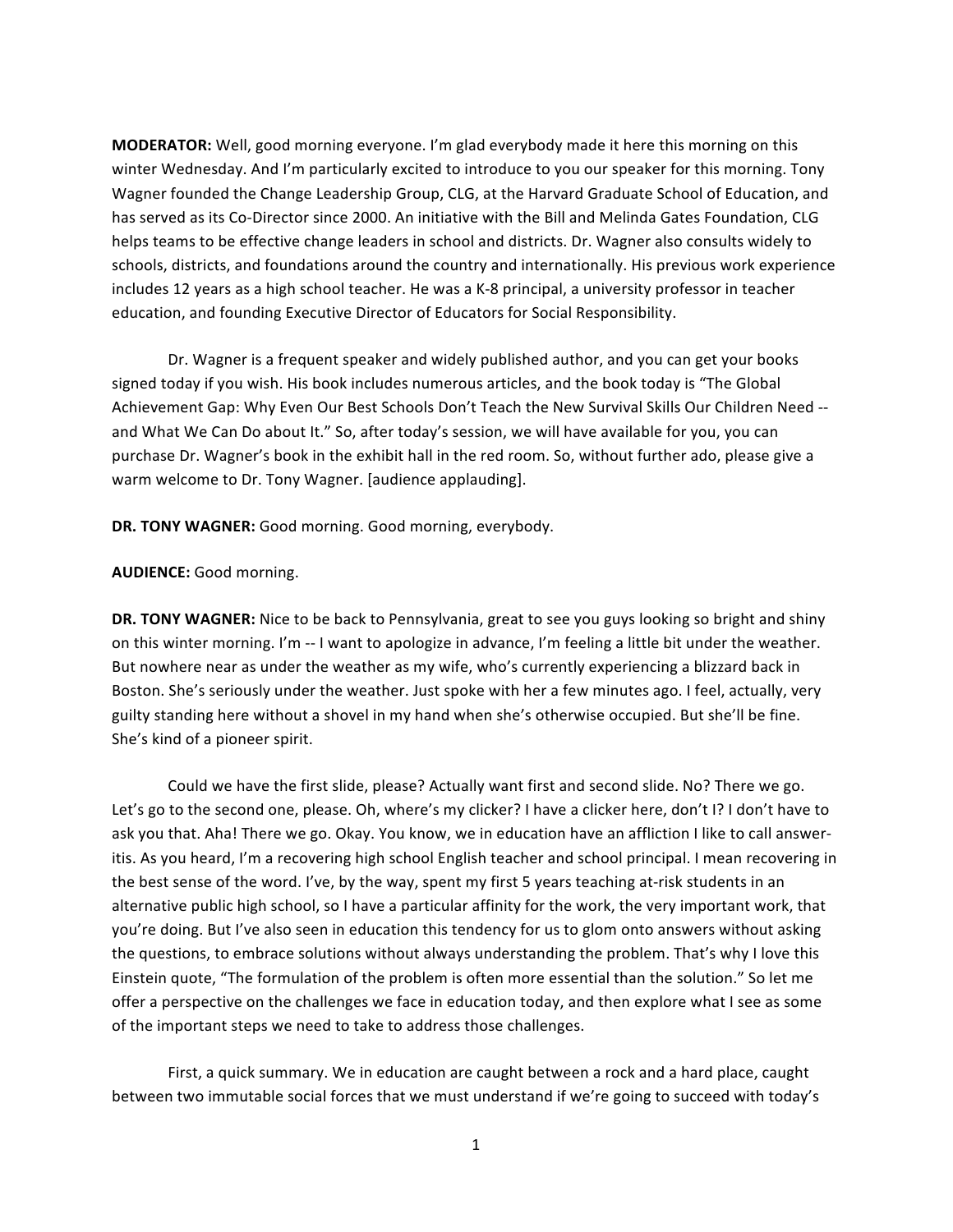students. Number one, in the new global knowledge economy, all students need new skills. In a quarter of a century, we've transitioned from an economy where most people earn their living with these, to an economy where if you don't have a skilled one of these, you are never going to earn more than minimum wage. That's what a knowledge economy means. It means that everybody has to use their minds to earn a living. That's half the problem. The skills for work, the skills for continuous learning, and the skills for active and informed citizenship have converged. They're the same skills. So we're not just preparing people to be automatons in a factory assembly-line way of thinking about work. It's a very, very different world. That's half the problem.

The other half of the problem is that this generation of students, whom we call the Net Generation, is very differently motivated to learn and to work. And as you well know, working with your students, boredom is the leading cause of low achievement and student dropouts, which leads me to suggest at the outset that we need to reframe the education challenge. For 25 years we've been talking about failing schools. And you know what that means. If there's failure, somebody's to blame. So who's to blame? We are, educators. And you know how that works, right? The high school teachers blame the middle school teachers, who blame the elementary teachers, and we call that curriculum articulation, don't we? [audience laughing]. But, in fact, don't worry because really, we teachers all agree that it's the parents' fault. [audience laughing]. So I'd like to suggest, with respect, our first challenge as leaders, and all of you I think are leaders, our first challenge as leaders is to reframe the education challenge.

This is not about failure and this is not something a few reforms are going to fix. A little more testing here, a little more common course standards there, that's not going to solve our problem. Rather, the problem is to understand that our education system, now more than 100 years old, is fundamentally obsolete and needs reinventing, not merely reforming, unless you think that a utopian notion. I'd like to remind us that we reinvented the one-room schoolhouse beginning 150 or so years ago and invented the factory model assembly-line schools to go with our urban, industrial society. So reinvention is something that we need to understand is ongoing. As society changes, so too must education.

All right, so let's go into a little more depth here. How many of you read the book "The World is" Flat" by Thomas Friedman? Raise your hands. Most of you, wow, that's impressive. Took me a while to get through that book and I only read it because my wife told me to. But I was glad I did because, as you know, he describes this new world where increasingly any job that can be turned into a routine, whitecollar, blue-collar, service, manufacturing, doesn't matter, is rapidly being either off-shored or automated. And when I read that book, I began to worry. I began to worry about what kinds of skills will our young people need to get and keep a good job in this new economy? And are they the same skills they'll need for continuous learning and the same skills to be an active and informed citizen in a vibrant democracy?

So I decided to do a very different kind of research. I decided to talk to senior executives to understand what were the skills that they saw as most important, what did they see as the greatest gaps. So I talked to a very wide range of senior executives, literally from Apple to Unilever to the US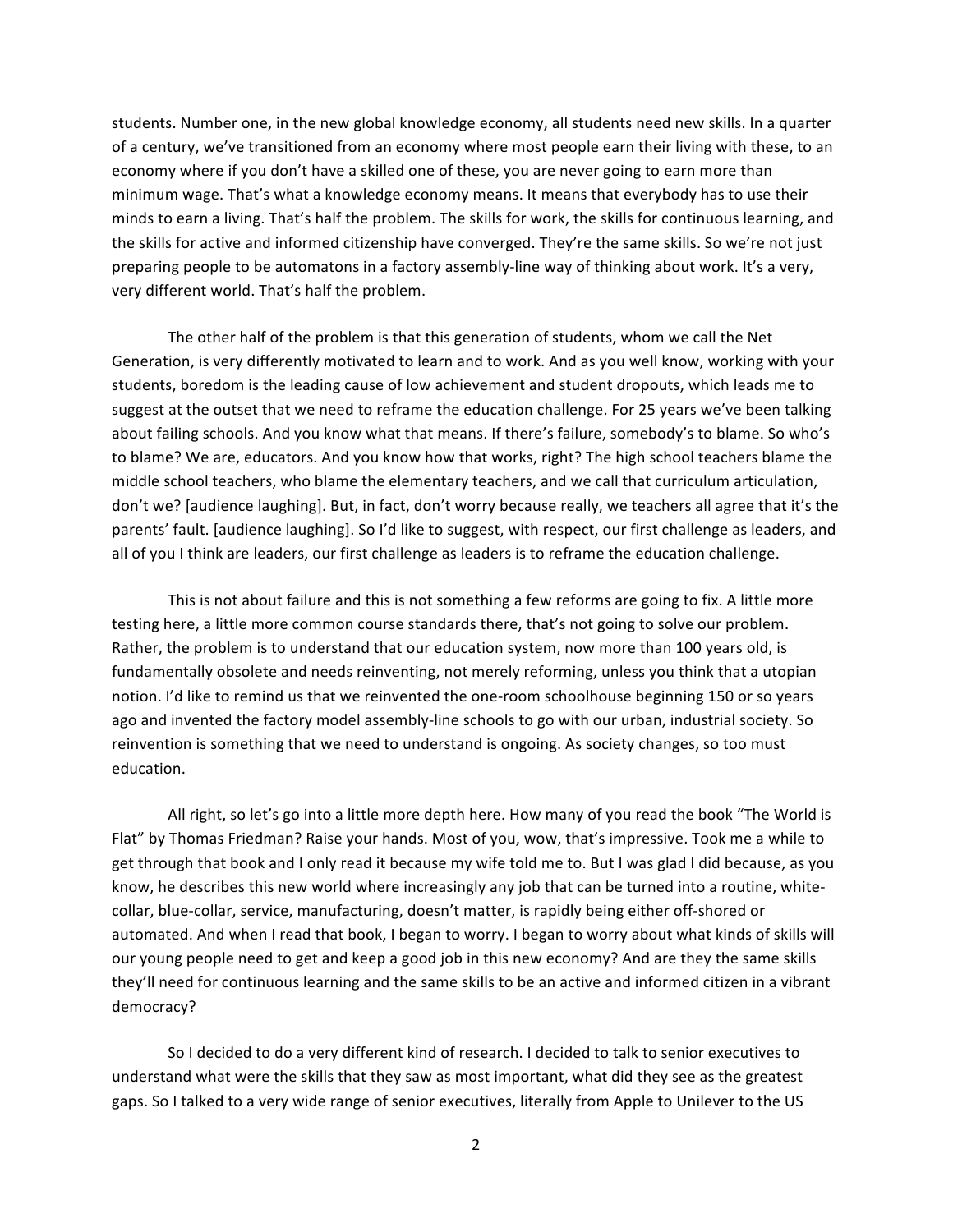military. I talked to college teachers, asking them the similar questions. I talked to community leaders, same questions. I talked to students themselves, recent graduates, asking them in what ways they felt most and least well-prepared, as well as what motivated them. And I came to understand that in addition to what we would call the habits of the heart, in addition to the importance of character, which is something we've all been -- understood to be the kind of bedrock of good education, in addition to developing the qualities of generosity, moral courage, humility, and so on, as well as a strong work ethic, there's a set of core competencies which I call the seven survival skills, that every student must master, not just to get and keep a decent job, but also to be a life-long learner and an active and informed citizen. So let me describe them briefly to you and how I came to understand them.

Critical thinking and problem solving. Over and over again I heard from executives of the leading companies or non-profits in any sector that what gives them the edge, what makes them the best in their -- whatever sector they're in, is that they engage every single employee in a process of thinking constantly about how to improve their product or their process. Quick example, US military used to have experts that would go and write manuals about how to conduct battle. They'd go to battle, they'd come back, and they'd go to war colleges and they'd sit up there like experts in their ivory towers and write these battlefield manuals. Well, they still have battlefield manuals, but they're not written that way anymore. They're written as wikis and every soldier is expected to contribute new learning, just-in-time learning, because of the constantly evolving state of warfare. And it's the same in every business or industry.

But what's so interesting to me is that when I actually began to explore what these executives meant by critical thinking, I began to get a little uncomfortable. Because you know, for us, critical thinking is kind of a buzzword. We educators say, "Well, critical thinking means thinking critically, it's kind of a circular thing." We don't have to define it because we're not accountable for it. So it's too often a buzzword. Whereas in the world of work, in the larger community, what I came to understand is, first and foremost, critical thinking is the ability to ask really good questions, to ask the right question. And I got uncomfortable because, as you know, much too much of our curriculum is about getting the right answers versus asking the right questions.

Collaboration across networks and leading by influence emerged as a seven skill. I came to understand that, increasingly, all work is organized as teamwork, but that the ways in which those teams are organized is very different than 25 years ago. First of all, more and more teams are meeting virtually. They're not having to be in the same room. When IBM, for example, has a new problem or customer need, it pulls together a team from all over the world, all of its different sites, to work on that problem virtually. But the ways in which those teams are led are also profoundly different. They're led by peers through influence. It's not a command and control structure any longer. So how do we give every student the experience of working collaboratively when we in education are working in what is arguably the most isolated profession in modern work life? Few of us have really ever experienced teamwork in our work setting over any sustained period of time. And how are we going to ensure that every student has the experience of learning how to be a peer leader, not just those kids who rise to the top in the co-curricular activities?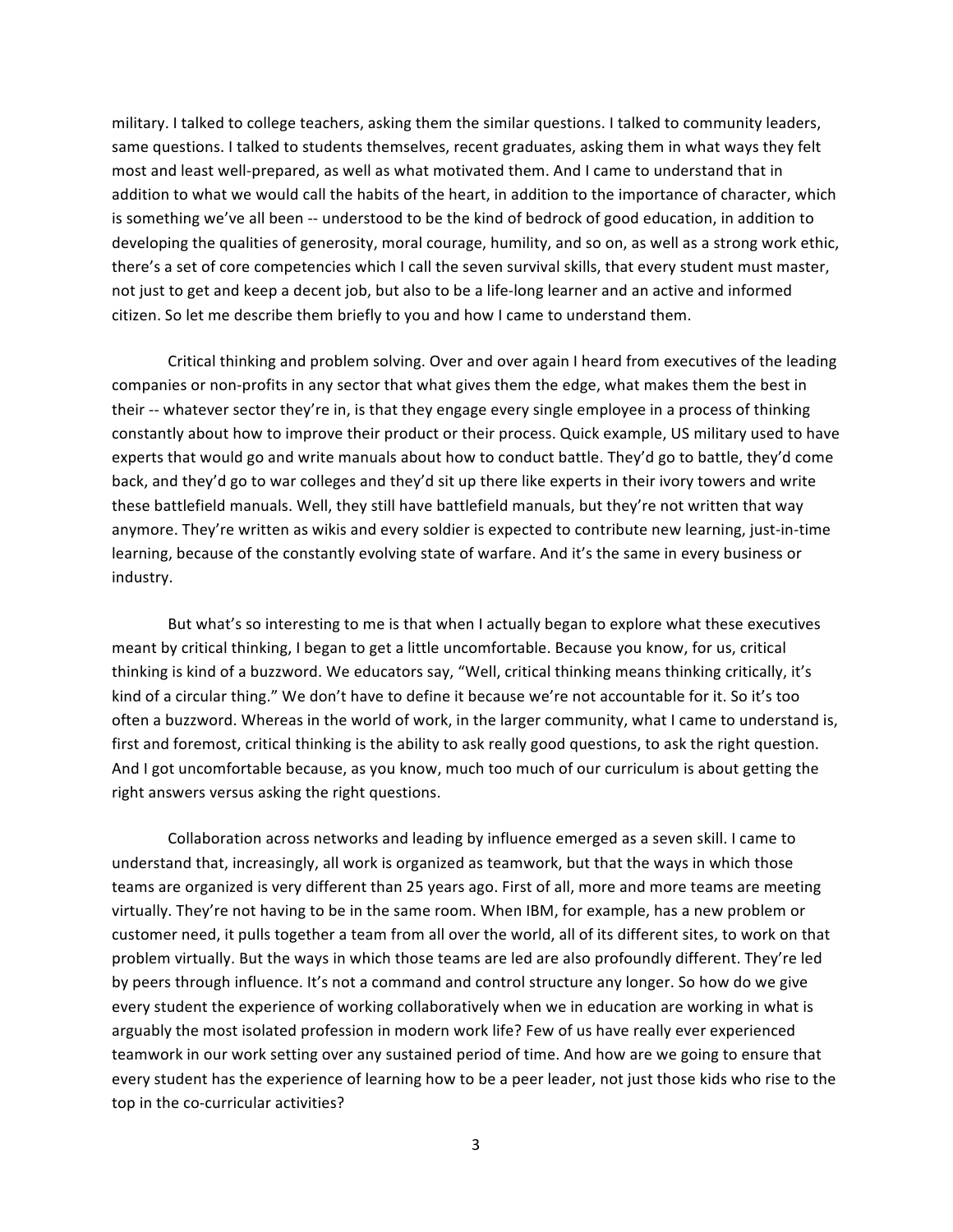Agility and adaptability, especially in this new economy, being able to pick up a new problem, to solve a new question on a moment's notice is one of the most highly prized skills or attributes. You've got to be agile and adaptable because the markets, the world, is changing so quickly.

Initiative and entrepreneurialism. It was Mark Chandler who is Vice President and General Council at Cisco Systems, who said to me, "You know, people who lead large organizations lay awake at night worrying about how to keep that entrepreneurial spirit and sense of initiative alive." He said, "If I have an employee who sets and meets five goals, 100%, that's no longer good enough." He said, "If, on the other hand, I have an employee who sets ten stretch goals, and perhaps only succeeds at eight, he or she is a hero." But what would that person be in our schools? Well, they'd be a B or a C student. They would have missed two or three, right? More significantly, I've been doing research for a new book, which I'll talk a little bit about in a moment, called "Learning to Innovate and Innovating to Learn." And I've been going to some of the most innovative companies in the world, trying to understand how they" think about innovation. And fundamentally, over and over again, what I hear is the importance of failure as an indispensible part of innovation. We call it trial and error, but it's really failure. In fact, places like Google and IDO say, you know, "Fail early and fail often." That's a motto. And at the d.school at Stanford, they said, "Well, you know, we're kind of thinking F is the new A." Whoa! That's a challenge to our grading standards, isn't it? But more profoundly, how do we encourage responsible intellectual risktaking? How do we encourage students to try new and difficult things? And how do we take the penalty of failure out of that learning process?

Effective oral and written communication. The number one complaint of both college teachers and employers is that kids can't write or speak effectively. Senior executive at Dell said to me, "You" know, the reason these kids can't write is because they don't know how to think. They don't know how to reason. They don't know how to lay out an argument." And he said, "That's only half the problem. The other half of the problem is they don't know how to write with voice. They don't know how to put their own passion and perspective into their communications, and so be more persuasive."

Accessing and analyzing information. We all know this, the amount of information is growing exponentially, changing constantly, and it's right here. It's on every Internet-connected devise. For me, it raises a profound question of -- I don't want to get into a debate about this, but the question would be, why memorize anything when you can look it up? I'm not -- I think there's an answer to that, but I think it does call fundamentally into question our kind of fact-based, recall-based curriculum. What happens, for example -- you know, textbooks are obsolete today before the ink is dry. So what happens when iPads become the new textbooks, or their equivalent? Which they will be, no question. Will we be prepared to teach in fundamentally different ways and teach about enduring concepts, and not just bunches o'facts?

Curiosity and imagination surprisingly emerged as a core quality that is highly valued. In fact, more and more people are, instead of getting MBAs, Masters in Business Administration, are getting MFAs, Masters in Fine Arts. How many of you read Dan Pink's book called "New Mind"? Raise your hands. I would encourage you to read it, especially for the kinds of students with whom you work.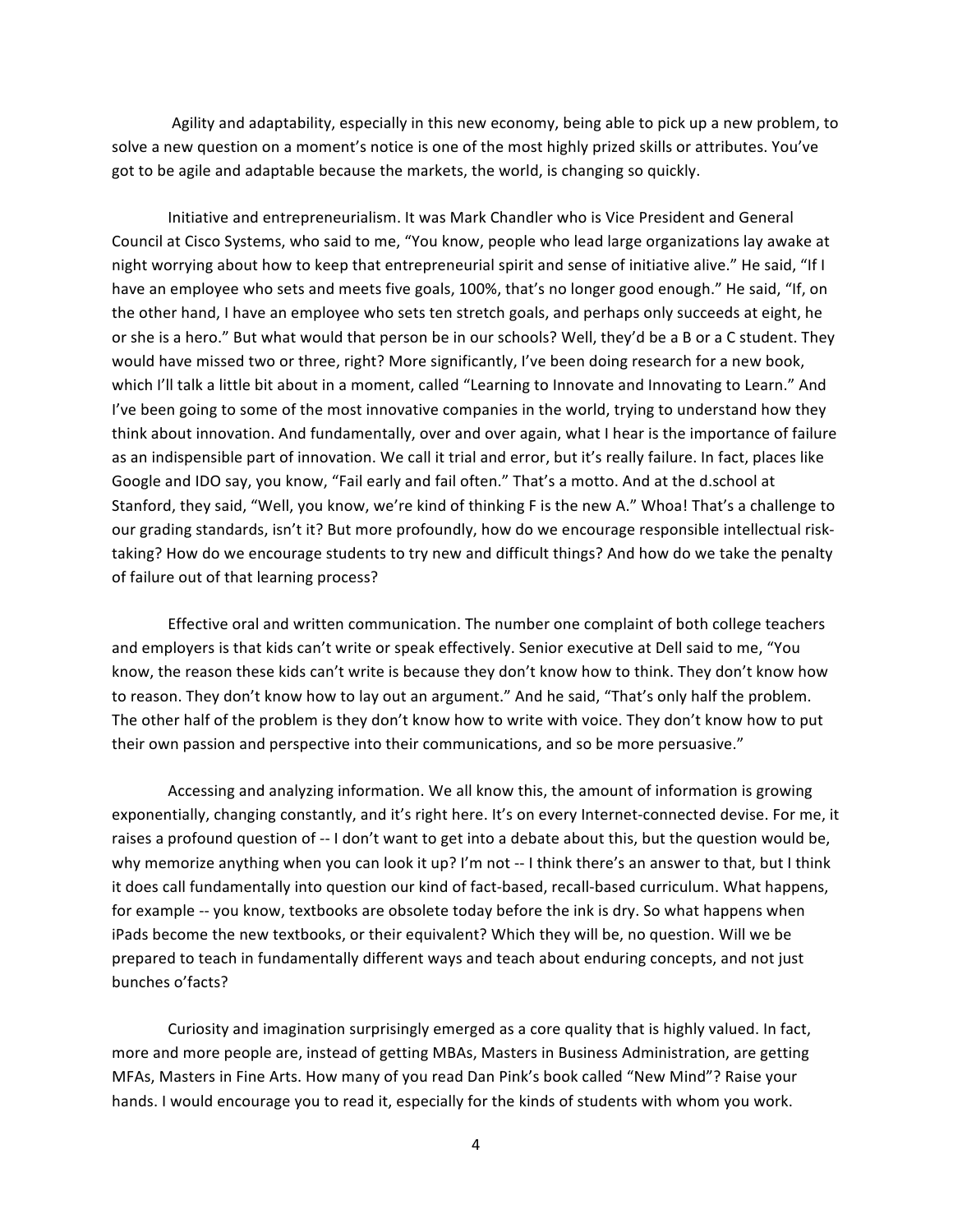Because he talks about the importance of so-called right-brain skills, curiosity, imagination, creativity, empathy, as being increasingly important in this new marketplace, where people want goods and services that are something special and something different.

But I've been worrying about something else recently, which is what's led me to work on this new book, "Learning to Innovate." Let me give you a couple facts, scary facts. Nearly 75% of our economy has been based on consumer spending for decades, three-quarters of our economy. We used to have an economy based on making things, now we have an economy based on buying bunches o'stuff other people make. And worse, we buy it on credit. The savings rate in 2007 was minus 2%. Now all of that's come tumbling down. Savings rate today is 6  $\frac{1}{2}$  % because people are frightened. They're frightened they won't have a job, especially when nearly one in five Americans today is either unemployed or underemployed. So, what I'm worrying about now is what is going to be the engine of our economy in the future? What's going to be our niche? What's going to be our competitive advantage, if you will?

And I think it has to be innovation. Instead of being a consuming economy, we have to be an innovating society. Now people say, well, we've always been innovative. We'll always be the most innovative in the world. That's not true. In fact, other countries are -- scored much more highly on the innovation indices now. And the other question would be, have we been innovative because of our education system, or in spite of it? Trivial Pursuit question of the day, what do Bill Gates, Edwin Land, invented the Polaroid instant camera, Martin Zuckerberg of Facebook, and Bonnie Raitt, the folk singer, all four, have in common? They all dropped out of Harvard to pursue their highly successful careers. So what I'm really interested in is the question of what would colleges have to do to not merely retain those highly innovative individuals, but to help really develop those skills? What will we have to do differently to develop the skills of innovation and entrepreneurship? What will parents have to do differently? That's what my new book's about, so stay tuned. Be out in about a year, 14 months.

So what I've come to understand, I'm going to back up for a second, is that there's a set of core competencies, as I've said. But meanwhile, back at the ranch, that's not what's going on in schools, as you well know. My day job for the last decade-and-a-half has been to work with educators who want to become change leaders, which means that I spend most of my time out in schools and districts around the country and occasionally internationally. Very little time in Cambridge. And so I spend a lot of time visiting classes, observing classes. Because for me, to be a change leader is, first and foremost, to be an instructional leader, to focus on what is effective instruction and how do we continuously improve all of our lessons.

So let me paint you a few portraits, a few portraits of schools. I'm with the head of one of the most elite independent schools in the country, not a place I spend much time, but there I was. And she said, "You know, I worry. I worry the longer our kids are in this good school of ours, this K-12 school, the less curious and imaginative they become." Let me take you into some classes to help us understand that concern. I'm in a school district that is ranked among the top three in a state that is ranked among the top two or three in the country, somewhere up northeast. And this school district has an average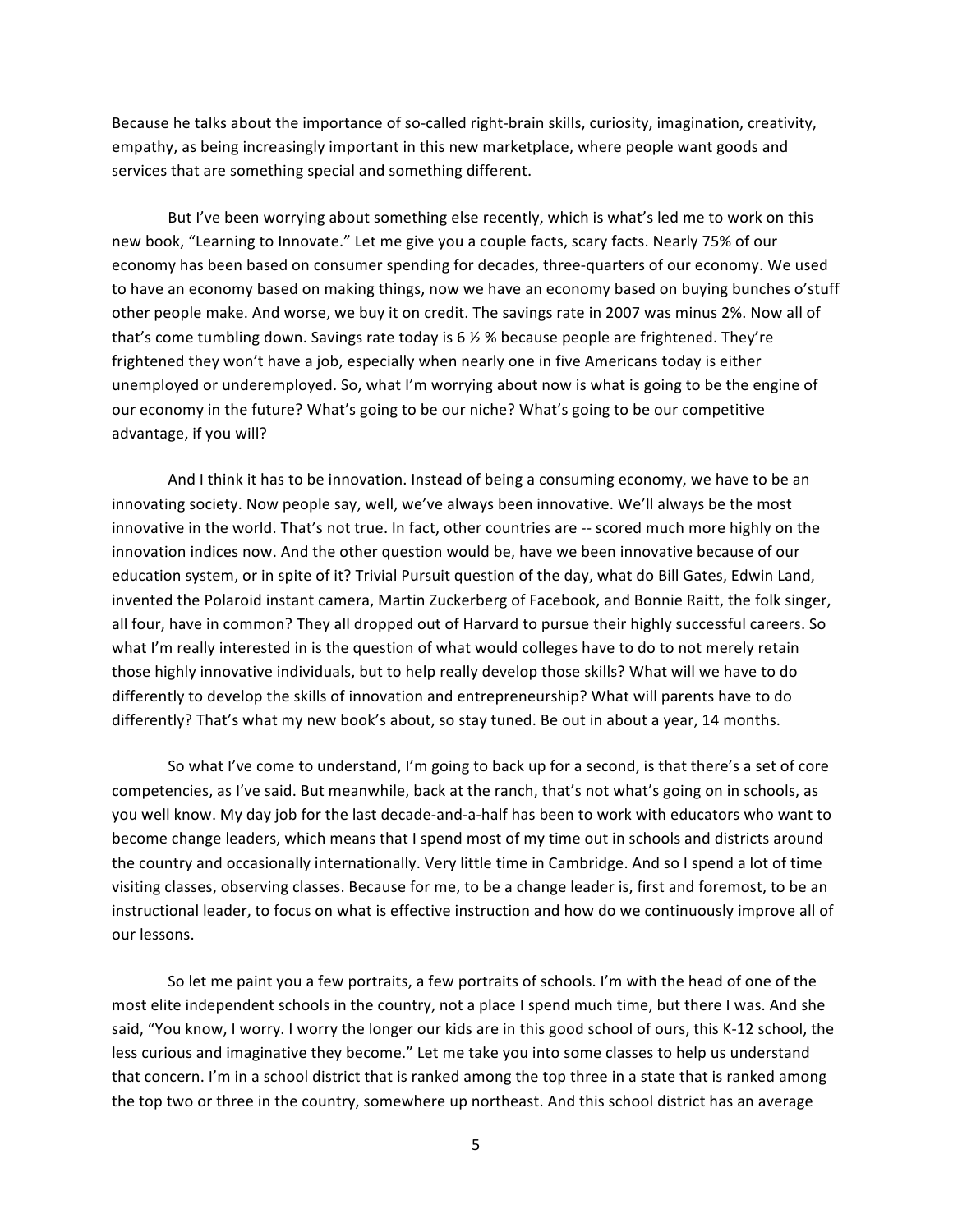median income of about \$175,000. Think there's any relationship between test scores and income? No, there couldn't be, otherwise we'd be talking about it, wouldn't we? Close the achievement gap, let's talk about closing the income gap.

So I'm with the superintendent who wants to be an instructional leader. I said, "Great." So we're going to go visit her high school because it's a requirement. We do, you know, gather base-line data, looking at classes. This high school is ranked among the top 50 in the country according to a national publication. I say, "What do you want to look for today?" She said, "Well, I want to see evidence that every student is being challenged to think." I say, "Oh good." But she says, "I only want to go to the honors and advanced-placement classes today, okay?" Hedging her bets. But I agreed because I kind of had a sense of what we'd see. So we went to eight classes that day. I'll just describe one for you because it kind of was typical of the day. It was advanced-placement government class, AP government. Teacher had just given back an 80-question multiple-choice practice test, apparently legal. And he said, "Okay, now we're going to talk about extended response. Extended response questions, very important."

By the way, do you know how extended extended responses are? Three sentences, four sentences, that's it. Unlike International Baccalaureate, where you have to write a 4,000-word research paper. You could get through an entire AP curriculum and never write a research paper. Not -- I don't mean to be knocking AP teachers. I think they are victims of an obsolete curriculum. [cell phone sound]. If it's for me, tell them I'm not here, will you, okay? [audience laughing]. Tell them I'm busy. But if it's my wife, well, never mind. So, he says, "All right, now look at this question. This question is about the iron triangle, right? Who can tell me what the iron triangle is?" You all know what that is, don't you? What? Well, I didn't either. I had to google it that night. And only one kid knew the answer. He's sitting in the front row. He mutters a response none of the rest of us can hear because of the overhead projector. Teacher goes, "Great, right. Now give me three reasons why the iron triangle is considered undemocratic."

By the way, the iron triangle's not that thing you ring for lunch at the ranch. That's an iron triangle too. But this one is the military industrial congressional complex. That was the answer he was looking for. And when I spoke at a leadership retreat of very senior military officers a few months ago, they didn't know what it was either. Really scary, and they're one of them. All right, so meanwhile, there's only one kid who knows the answer, three reasons, he raises his hand, the teacher goes, "Right, great." But he's looking at his watch, this is taking way too long.

He throws the second question on the overhead projector. He says, "Okay, now this question is" about bureaucracy. Let me tell you how to answer this question." Theoretically a college-level course. No wonder so few colleges are giving subject content credit for these courses any longer. End of the day, I debriefed with the superintendent, and I said, "How do you think we did according to your index of thinking?" She said, "I'd say we went zero for eight today." First time this superintendent had ever gone unannounced into a classroom in her career as an administrator, and the -- her key take-away was she needs to be in classrooms all the time.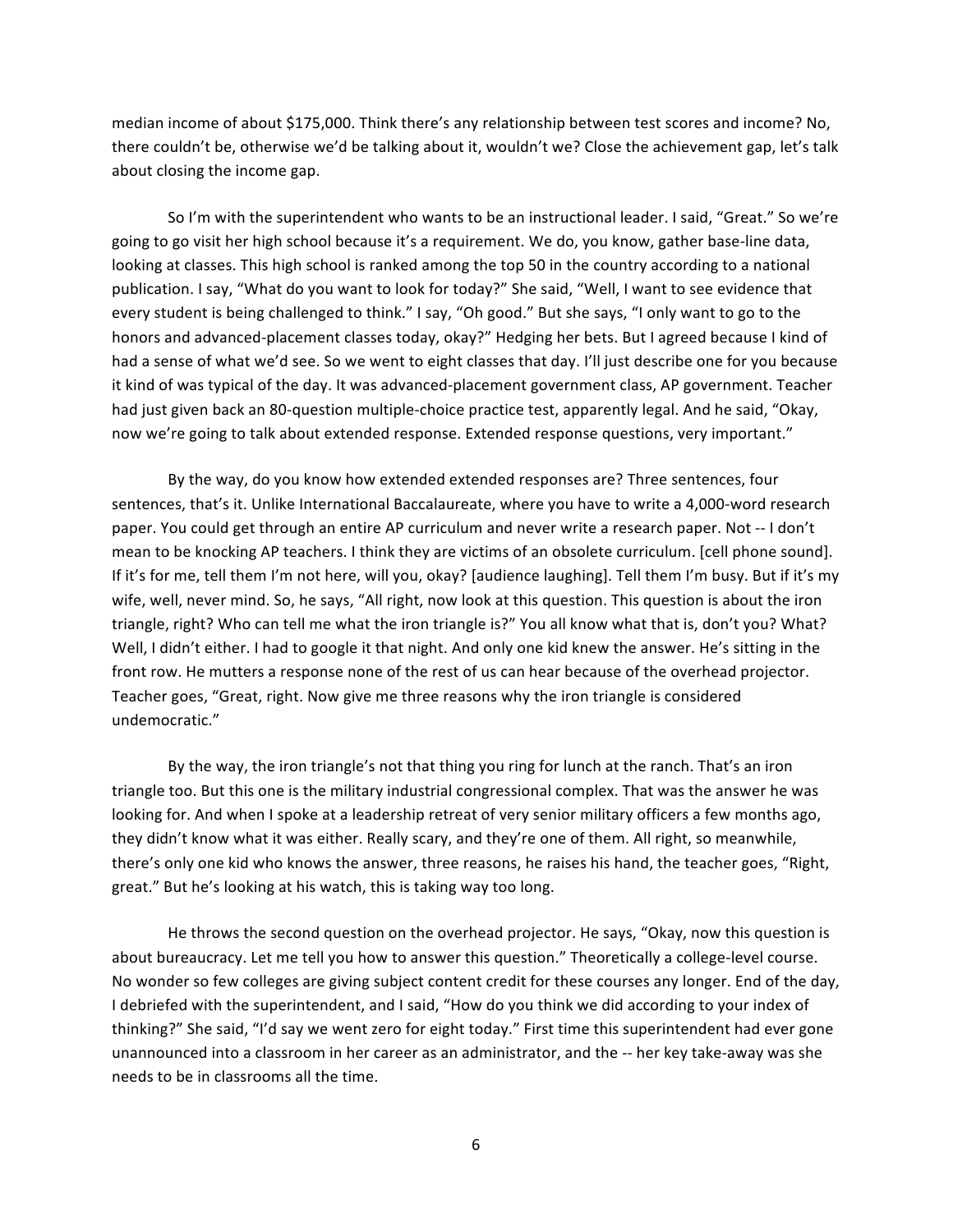A few months later, I'm working with the program officers of the Bill and Melinda Gates Foundation in the South. They had given a number of grants to create early college high schools, high schools that are located on the campuses of community colleges, in many cases where students begin to earn dual-credit and have the chance of getting a dual diploma. But the whole premise is that they really start doing college preparatory work in tenth grade, ninth and tenth. So we were visiting three schools that had been working for a couple of years. We randomly selected six classrooms in each of the three schools to see how they were doing. Also to calibrate our perceptions of what we were seeing. Went to 18 classes, we debriefed after 2 days, we spent a half a day debriefing each individual class. Then we concluded that in only 1 class out of 18 did we see college preparatory work going on.

Let me describe another one that didn't make the cut because it was not an AP class, it was an advanced-placement chemistry lab. Sort of like home economics, you know? The recipe for the lab is up on the board and kids are cooking away, in this case on their Bunsen burners, right? So I'm watching this group of four students down here because there's some smoke curling out of their Bunsen burner that's not supposed to be there. And I'm curious about how they were going to solve this problem, right? So they're just standing there kind of like this, right, kind of looking at each other, talking. Teacher's over there grading papers. They're waiting for him to come over. So I can't resist, I have to go talk to them. So I go up and I say, "Little problem with your experiment?" They go, "Uh-huh." I said, "Do you have any idea what went wrong?" And they go, "Uh-uh." I said, "Well, what's your hypothesis for what might have gone wrong?" They go, "Huh?" And I said, "Do you know what a hypothesis is?" And three of the kids are shaking their heads, one kid's scratching his head, and he says, "Oh yeah, wait, wait, wait, that was a vocab question on the test last month. Isn't that like an idea of something that's supposed to happen?" These students did not have the first understanding of the scientific method, supposedly doing a college-level course.

Folks, what I've come to understand is that, through no fault of us as educators, there is increasingly only one curriculum in our schools. And an echo in this room. How did that suddenly start happening? But there's one curriculum in our schools. Whether it's AYP or AP, the curriculum is increasingly test-prep. Now I believe in accountability. I believe in assessment. The problem is we are trying to do accountability with obsolete measures. We're trying to do accountability with primarily factual recall, memorization-based multiple-choice tests that tell us nothing, nothing at all about readiness for careers, readiness for continuing learning, readiness for active and informed citizenship. So I've been in schools and districts that are making AYP, but failing their children. Failing first because, after tenth grade, they basically pay very little attention to who's going to graduate and who isn't. Our high school drop-out rate remains at about 30%.

So this is what I call the global achievement gap, and it's the gap between what even our best schools are teaching and testing versus the new skills all students will need in the 21<sup>st</sup> century. And it's a gap that has profound influences on how we are going to grow as a country in the future. You know, there's something called PISA. How many of you know the PISA test, Program for International Student Assessment? It's an international test, 67 countries took it most recently, 67 countries around the world. But here's the difference. PISA, unlike our tests, are predominantly open-ended, constructed-response

7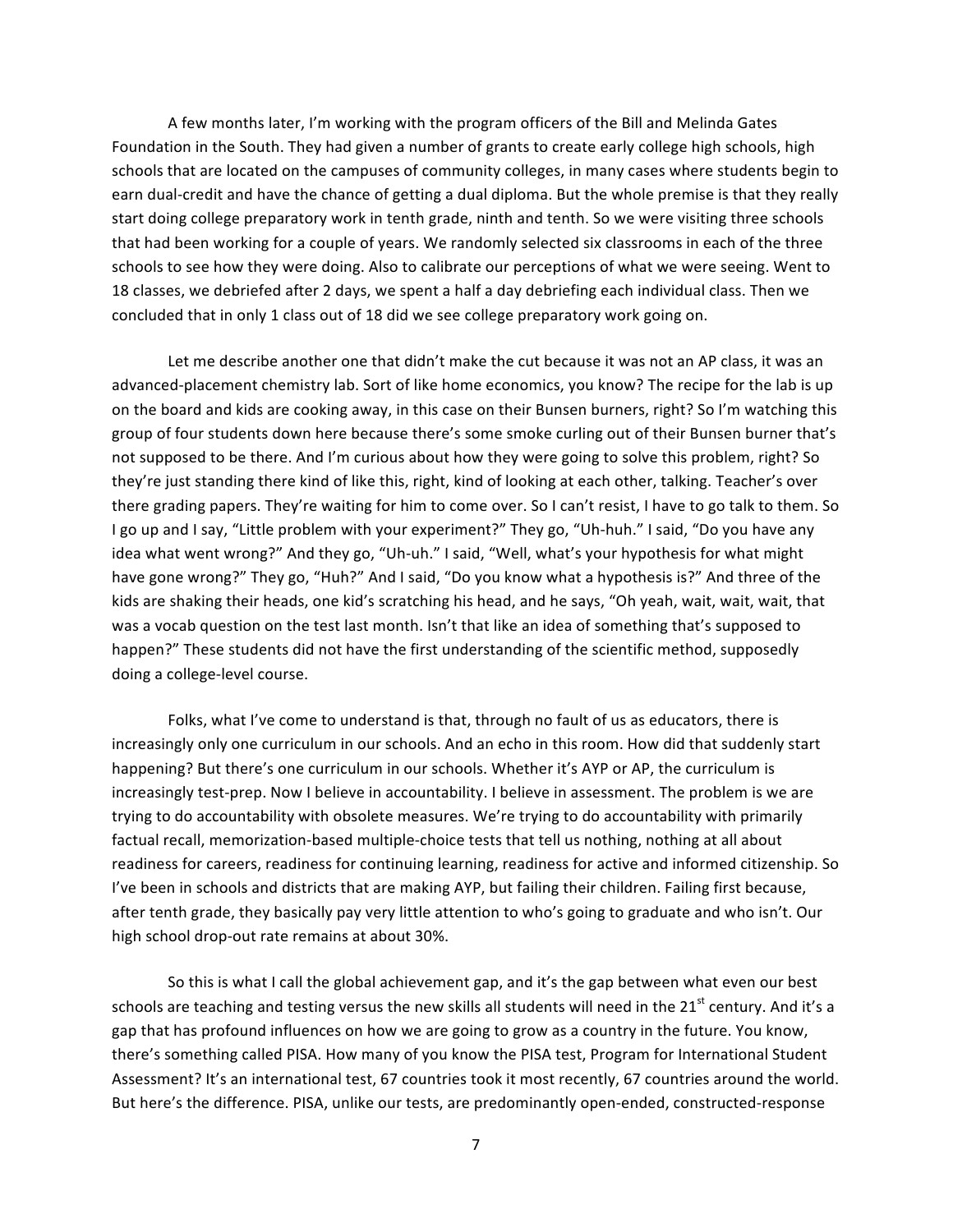tests that assess thinking skills and your ability to apply what you've learned to new questions or new problems. So that's what PISA is. It's a 21<sup>st</sup> century test. So how did we do? This is the latest data. This was released 3 weeks ago. Fifteenth out of sixty-five countries in reading. We're about average in reading, that was our best. Science, in the lower two-thirds, 23<sup>rd</sup> out of 65. Math, 32 out of 65. College completion, we were number one in the world as late as 1995. And today, we've dropped to  $12^{th}$ . One out of every two students, who, if they complete high school and get into college, drop out, leave. Folks, the challenge is that we don't have an education system that is going to create the jobs and the opportunities our young people need. And that's half the problem.

The other half of the problem, and I'll be much briefer on this half, is that this generation is very differently motivated to learn. So it is not enough to merely focus on the new skills all students need. We also have to focus on how we motivate today's students. First and foremost, this is a generation growing up tethered to the Internet 24/7. There's another bit of feedback here, maybe it's this mic, if somebody could turn it down. But what's so fascinating is that, for them, a bad day is having a slow Internet connection. [audience laughing]. It's their life. And I actually, by the way, I kind of sympathize with that. I was stuck with one a few weeks ago. But it -- what they're doing on the Internet is what's so interesting and different and that we need to understand. They're using the Internet to create different kinds of friendships that are not clique-based. They're using the Internet to just explore ideas and possibilities. Kids google stuff for fun.

I rarely see disruptive behavior in classes, but increasingly now, I'll see a kid or two in the back suddenly googling what a teacher is talking about to see if it's still true. [audience laughing]. And finally, they're using the Internet as a tool for self-expression. In other words, this is a generation that is multitasking in a multimedia universe everywhere except in most of our schools. And we need to understand the power of these technologies as tools for learning. And let me be clear here. I don't see technology as a panacea. I see it as a double-edged sword. On the one hand, we have to teach kids how to use and harness these technologies with wikis and e-portfolios and Internet research, and so on. Extremely important. On the other hand, we have to be concerned with the fact that these technologies are addictive. They're habit-forming.

Kaiser Family Foundation did a study, follow-up to a study they did 5 years ago, asking how many hours a day were kids ages 8 to 18 spending on electronic devices? Anybody want to guess? Seven hours and thirty-eight minutes a day, after they'd done their schoolwork. Up 1 full hour from 5 years prior, and this was before the advent of Twitter. And when they counted multitasking, it was up to 13 hours a day on devices. So folks, we're going to have to, on the one hand, bring technologies into the classroom for learning that we're not now using, but on the other hand, help young people develop the understanding that they can't always multitask, help them develop the muscle of concentration and sustained focus on one thing at a time because that's what quality work demands. We're going to do both.

This generation also has less fear and respect for authority, in case you haven't noticed. They're -- yeah, they're kind of in our faces, but not in a kind of an aggressive way. It's very interesting. They just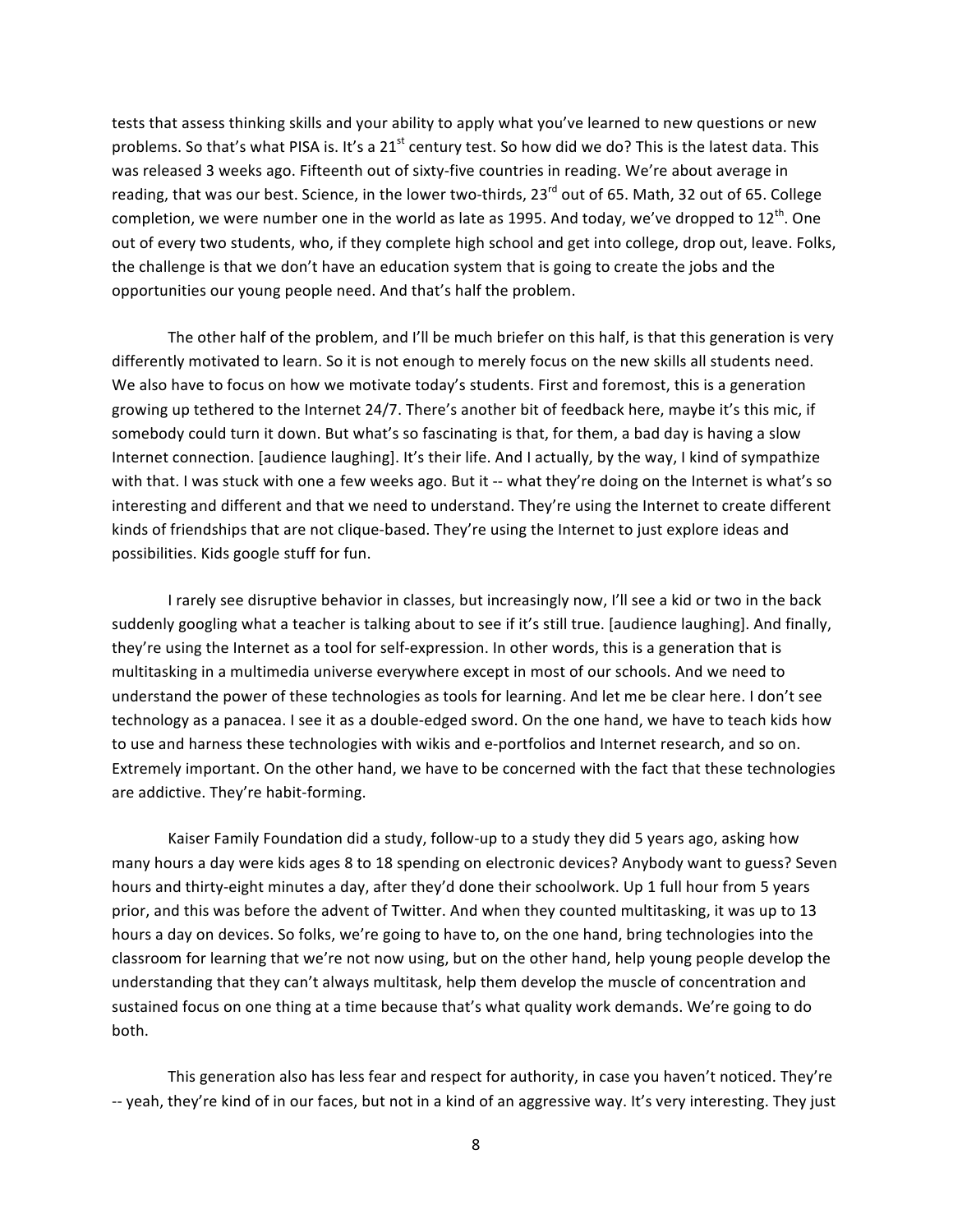simply believe that they have more to learn from their peers and from the Internet than they do from us. It's actually a generation that perceives more of a generation gap than any generation since the '60s, but it's primarily around technologies. So they're more likely to go to a peer for advice than they are to an adult. But at the same time, as you know, this is a generation that is hungry for more meaningful connections with caring adults. And I'm sure many of you provide that and you know that to be the key" of your success as educators. This is a generation that wants coaching, wants mentoring, but will refuse to even engage with an adult who talks down to them or talks at them from the point of view of positional authority. They want to know that you care before they're going to start caring about what you know, as they say. Finally, it's a generation that really wants to make a difference. It's a generation that is far more motivated by making a difference than making money.

So what does all this mean for our work? Well, here's a college, very interesting, that's completely rethinking general education requirements. Here they are, here are the new general ed or distribution requirements of this college. And this college went a step further. They said, also we want the faculty to essentially give up lecturing so much and provide many more opportunities for dialogue in the classroom, as well as out of the classroom hands-on learning. What college is this? Anyone want to guess? Harvard. You just saw the new general education requirements that became policy a year and a half ago. Now I say this not to tout Harvard, that's not my point, but rather to challenge the notion of what does it mean to be college-ready in the  $21<sup>st</sup>$  century? It is not studying bunches o'content. You look at this list and these -- it's a list of ways of thinking, ways of understanding the world, ways of framing the world. So our challenge, I believe, is to redefine rigor for the  $21<sup>st</sup>$  century.

Today, rigor is based on the idea of an information-based learning system. The idea of timeless learning, focusing on the academic content that has persisted over time. And this learning system is organized in ways that we all kind of can recognize. Rigor is about memorizing more stuff, studying existing content within silos, by disciplines, learners working alone, usually in competition, motivated mainly by extrinsic rewards, and taught by content experts, and the assessment, of course, as we know. Now I believe content is important. Let me be very clear. This is not skills versus content.

You know, when Russia invaded Georgia a few years ago, I don't want kids worrying about South Carolina being next, which they did. So, content matters. But we are going to have to really think carefully about what content matters and focus on the content that matters most because the world doesn't care very much about what you know anymore. They care about what you can do with what you know. Because what you know is what everybody knows, it's right here, and it's changing constantly. Folks even in very technical professions will tell me that they're -- what they learned in school is obsolete 5 years out of school, completely obsolete. So there is a new skill. We have to think about less of an information-based learning system and more of a transformation-based learning system. It's what you can do with what you know. And this learning system is very different. It's focused on the skill of just-in-time learning, taking a brand new problem, brand new challenge, and working on it, usually in a team.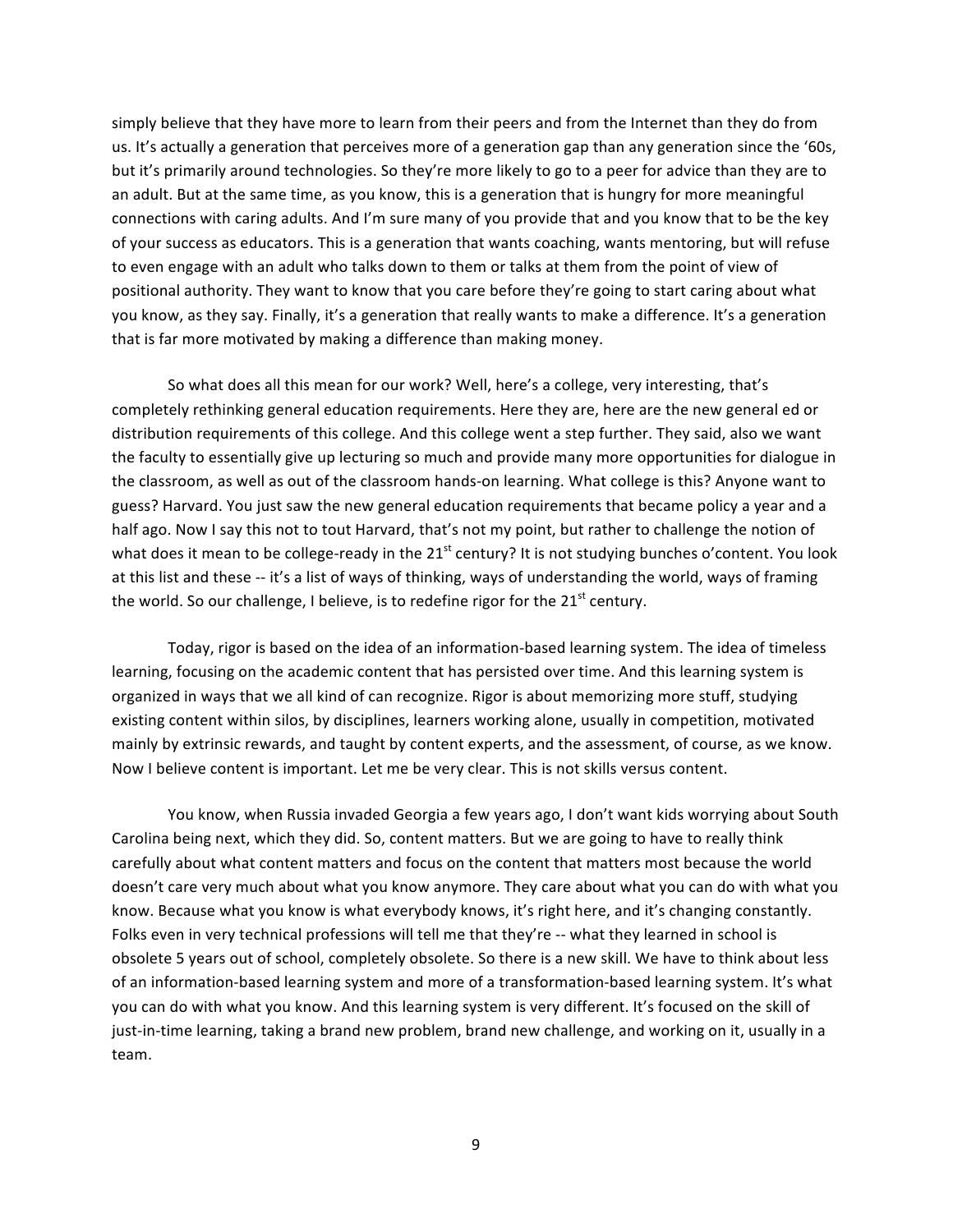So rigor is figuring out the right question or problem to be working on. It's about exploring questions and possibilities across academic disciplines. You know, when I interviewed the head of talent for Google recently and asked her what was the one thing educators could do to better prepare young people to work in places like Google, she said, "Teach people to work inter-disciplinarily because problems can't be solved by academic discipline." It's also working in teams and it's motivated more intrinsically than extrinsically. Finally, taught by coaches, teachers who are content experts, but who also understand their role as coaches for a performance standard. And that's -- the strategy for assessment is also rich and varied.

So, at the heart of this, what we're talking about is teaching what Deborah Meier, Ted Sizer, and others call habits of mind. And I like this slide particularly. It's what Deborah Meier and her colleagues developed as a definition of habits of mind, which I think stands well also as a definition of critical thinking and rigor. Critical thinking is not just one skill, it's the ability to weigh evidence, to understand points of view, to think about connections, cause and effect, and so on. Fundamentally, it's about habits of question-asking, knowing how to routinely ask questions like, "What's the evidence for this? How persuasive is it? Whose point of view are we hearing? What other points of view might there be?" And so on. Going right back to what the executives told me about the importance of being able to ask the right questions.

So, briefly then, three challenges. I believe we have to fundamentally redefine organizational excellence by classroom, school, and district around three standards. First, accountability, holding ourselves accountable for what matters most. This is critical. How many of you right now know the real cohort high school graduation rate in your school or district? Raise your hands. I think I see three, four hands, certainly fewer than ten. The reason this is important is, as I suggested previously, for kids today, whether or not their school makes adequate yearly progress is irrelevant. They don't care. But what will matter to every single kid is whether or not they graduate from high school, career-, college-, and citizenship-ready. That's the accountability measure that I believe we must hold ourselves to.

Oh, and by the way, when we do that, when we really focus on teaching students conceptual understandings of content, teach students to use their minds well, communicate effectively, the test scores go up. Recent research points to the fact that a test-prep curriculum and just teaching to the test gets lower scores than a leaner, more conceptually rich curriculum that teaches students thinking skills. To track our cohort graduation rate and how well students do once they are in college using the National Student Clearinghouse, something almost no high school does, yet it's cheap, \$425 a high school. We have to use the college and work-readiness assessment, which is a real test of thinking skills, to assess students' abilities to reason, to analyze, to think critically, communicate effectively. I believe we should also be focused on understanding more clearly how our graduates do out there in the real world. We need to do focus groups with employers and college teachers and recent graduates themselves, and videotape those focus groups and bring them back to discuss what are the gaps and what are we going to do about them.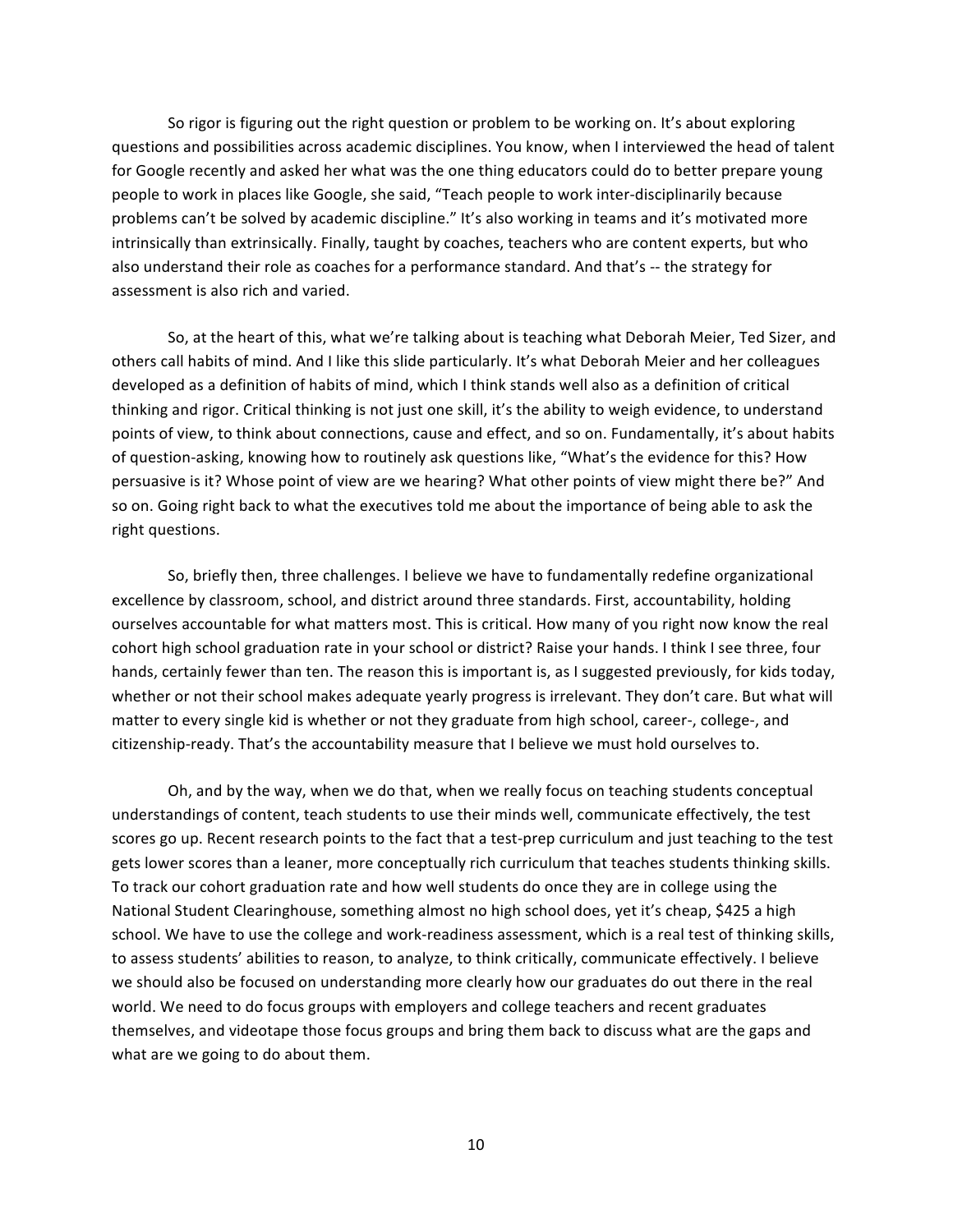So that's what I mean by accountability in a new way. And I'm not saying AYP isn't important, and so on, but let's be clear. Five years from now, the accountability measures in this country are going to be very, very different. They're developing an entirely new generation of tests. Right now today, Cisco, Intel, and Microsoft are collaborating to develop online assessments of 21<sup>st</sup> century skills. So when those companies start doing that and when the consortium of states start developing new assessments, we're going to be held to a completely different standard. And beginning in 2012, the feds are going to be tracking high school graduation rates by the same standard, by the true cohort standard.

Academics. We have to do the new work of teaching the skills that matter most, to develop strategies for teaching and assessing what I call the three C's, critical and creative thinking, communication, and collaboration, in every single class and at every single grade level. I think we have to pilot these interdisciplinary courses around essential questions and we have to develop capstone projects for students so that students have to meet a standard for graduating from 12<sup>th</sup> grade. This is what Rhode Island is doing, by the way. Every student has to do a senior project to graduate from a public high school in Rhode Island. But then I think we need to backwards map that to eighth grade and fifth grade so we have a set of performance standards and capstone projects that tell us to what extent students have mastered the skills that matter most.

I think we also need laboratory schools in our larger districts, charter-like schools of choice where teachers, students, and parents can together consciously and intentionally develop these new ways of learning, teaching, and assessments. I believe every student should have a digital portfolio that follows the student over time. I don't know how many of you have done this with your special-ed students, or students with different needs, but it enables students to take a very different kind of pride in their work when they know four or five or six pieces of their work are going to be published every year and it's a cumulative record of their best work.

Finally, we have to do the new work in new ways. Colleague of mine once said, "Isolation is the enemy of improvement." No one teacher should have to figure out all by him or herself how to teach critical thinking, or is the students' writing up to the standard, the performance standard that matters. We have to work together. Every student needs an adult advocate, every teacher needs to be on a team for collaborative inquiry, looking at student and teacher work. We need to create transparency for learning and teaching. The flip camera, how many of you have seen the flip camera? Raise your hands. I believe that's the most disruptive technology that is least utilized in schools. We need to be routinely videotaping our own and one another's lessons, and doing -- using those to do what we call lessonstudy. Let me be clear. I'm not talking about teacher evaluation. Evaluation systems are broken, they need fixing, and they will be fixed. But what I'm talking about is something completely separate, the idea of thinking about how do we continuously improve all of our lessons through collaborative inquiry. You know, evaluations are uncomfortable, they're about judgment, but lesson-study is about continuous improvement. Digital portfolios then, for teachers and for leaders, not just for students.

I'm going to not spend a lot of time on the policy implications because I think that you know from this what we have to do probably better than I. We need a different kind of accountability system,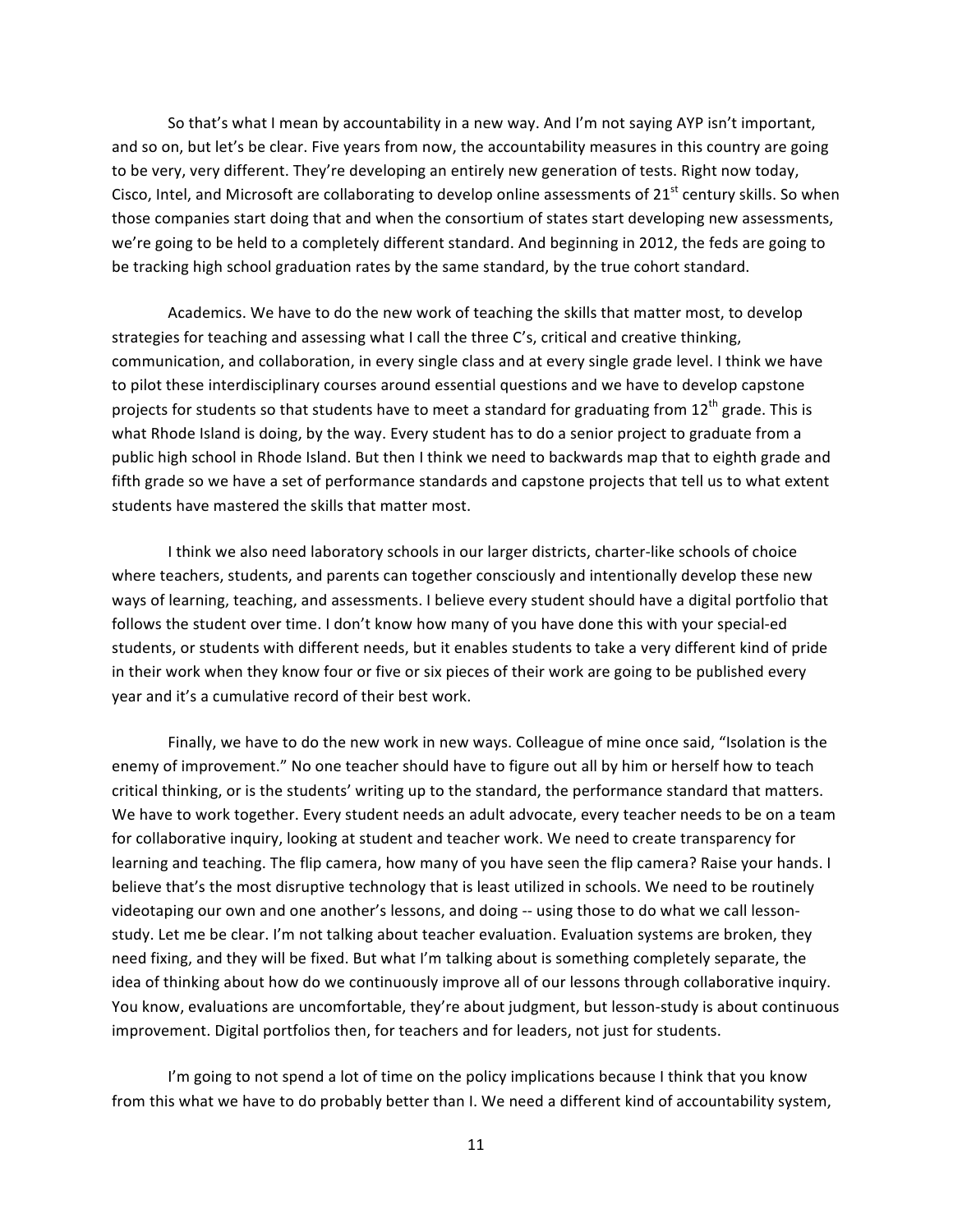and it's coming. It's more slowly than I think it should be, but it's coming. We need school-based R&D. You know, Microsoft spends 17% on research and development, Cisco Systems, 13%. Manufacturing company like 3M spends 6% on research and development to create entirely new products and services. What's your R&D budget? You don't have one. That's a trick question. How can we have innovation, how can we have improvements without R&D and without developing the R&D capability within our districts?

Finally, I believe we need performance standards as the guiding principle at every level in every education system, from kindergarten through graduate school, to certification and beyond.

Folks, that's my website, but I'm going to stop right now and I'm going to invite you to speak, at your tables, to take 5 minutes to react and reflect on this presentation. What did you agree, what did you disagree with, what questions emerge, and then we'll have some general kind of Q and A. Okay? So take about 5 minutes at your tables. [audience talking].

DR. TONY WAGNER: So, what -- we have some time for questions, conversation, unless you'd rather talk to each other. That would be fine. So I got -- I was asked a couple of questions as I was wandering the floor, listening in on your conversations. First question was the title of the Dan Pink book is, "A Whole" New Mind," W-H-O-L-E. His new book is called "Drive," very interesting, but the one I referenced is "A Whole New Mind." And Deborah Meier's book that is, I think, so important for us to read is called "The Power of Their Ideas," meaning students' ideas.

And the website I put up for her, missionhillschool.org, is a K-8 school that is developing graduation requirements via portfolio and performance standards. It's a great site for downloading examples of portfolio-based assessment, the rubrics, and so on. Okay, so we have a gentleman here, Dennis, who has a mic, and if you raise your hand, he will come to you and we can have some conversation. I look forward to this because this is my chance to learn from you. Questions, comments, concerns, agreements, disagreements.

**DENNIS:** If they could come to the front, that'd be better for the video--

**DR. TONY WAGNER:** Or Dennis says you can come to him. [laughing]. Dennis, that immediately cuts the audience count down by three-quarters. So, one way or the other, the mic is here. If you want it to come to you, raise your hand, if you want to come to it, that's probably better. Now come on, I'm a teacher, I know all about wait time. I got a half-an-hour here, you know? Take your time, formulate your question. Hold the mic close to you so everybody can hear, please.

**DENNIS:** Well, I'll pull it from you.

**WOMAN 1:** Good morning.

DR. TONY WAGNER: Good morning. Close to you, please.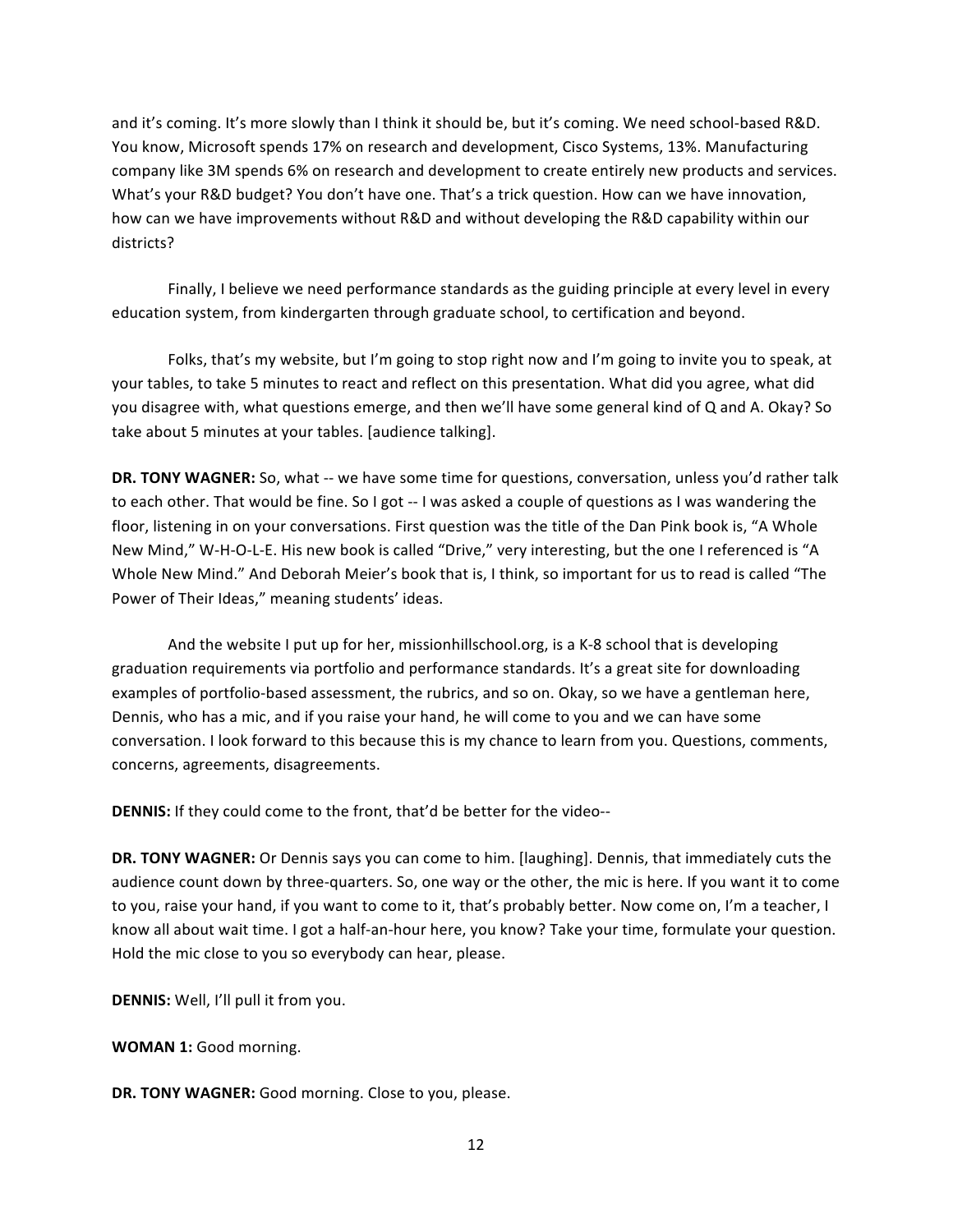**WOMAN 1:** If you had only 12 to 18 months with a group of students and could not track them longitudinally, you only had that small group of time, adolescents, what one skill or two skills would you consider the most important to teach them before they left?

**DR. TONY WAGNER:** Critical thinking and communication, and it's a two-for-one because the only way you know students know how to think is through what they communicate, through their oral and written expression. But if I get a third, it would still be collaboration because I've found in my own work with students that they -- when they work collaboratively, that they actually generate a greater diversity of ideas, as well as a much more authentic audience for their work. So I really, deeply believe, and I-you know, and this is not theoretical, I've done this with students, that we can over 18 months develop students' abilities to think more critically, to work more collaboratively, and to communicate more effectively. And if we succeed with those three skills, I think we will have well prepared our students for whatever they're going to be doing next, as well as to be good citizens. Thanks for your great question. More questions, more comments.

**WOMAN 2:** Everything I've ever heard or read on the concept of teaching critical skills has come back to that critical thinking is not a discreet skill that can be taught in isolation from content.

## **DR. TONY WAGNER: I agree.**

**WOMAN 2:** So if we take a spin-off from that, what content area -- you know, like, we're not talking about critical thinking in one content area, nor does it generalize necessarily. I certainly would not pretend to be a critical thinker in medicine, for example. You know --

**DR. TONY WAGNER:** Well, again --

**WOMAN 2:** I wouldn't be able to be innovative or thoughtful or analyze or synthesize or anything.

**DR. TONY WAGNER:** Again, I could not agree more. You cannot teach critical thinking without content. And it's not content versus skills. So from my point of view, we didn't get into the question of how we teach critical thinking, that wasn't the question. But I deeply believe we have to engage students in rich and challenging content, but around questions, less around facts. So, all right, we're going to teach the Civil War, fine, well, and good. What was the name of Lee's horse? I don't remember. You know, when did the Battle of Gettysburg take place? I can google that. You want to have a race to see who can name the 50 state capitals more quickly, me on Google, or you from factual recall? So I'm going to teach the Civil War, but I'm going to maybe put up an essential question.

By the way, I'm not a history teacher. But I might do something like this. I might say, "What would happen if the South had won the Civil War? What would happen if the North had let the South secede? In what ways is the Civil War still being fought today? At the end of four weeks, I'm going to invite you students to write an essay on one of these three questions, or make up one of your own. Oh, and by the way, we're not just going to look at history. We're going to read literature. We'll read 'Red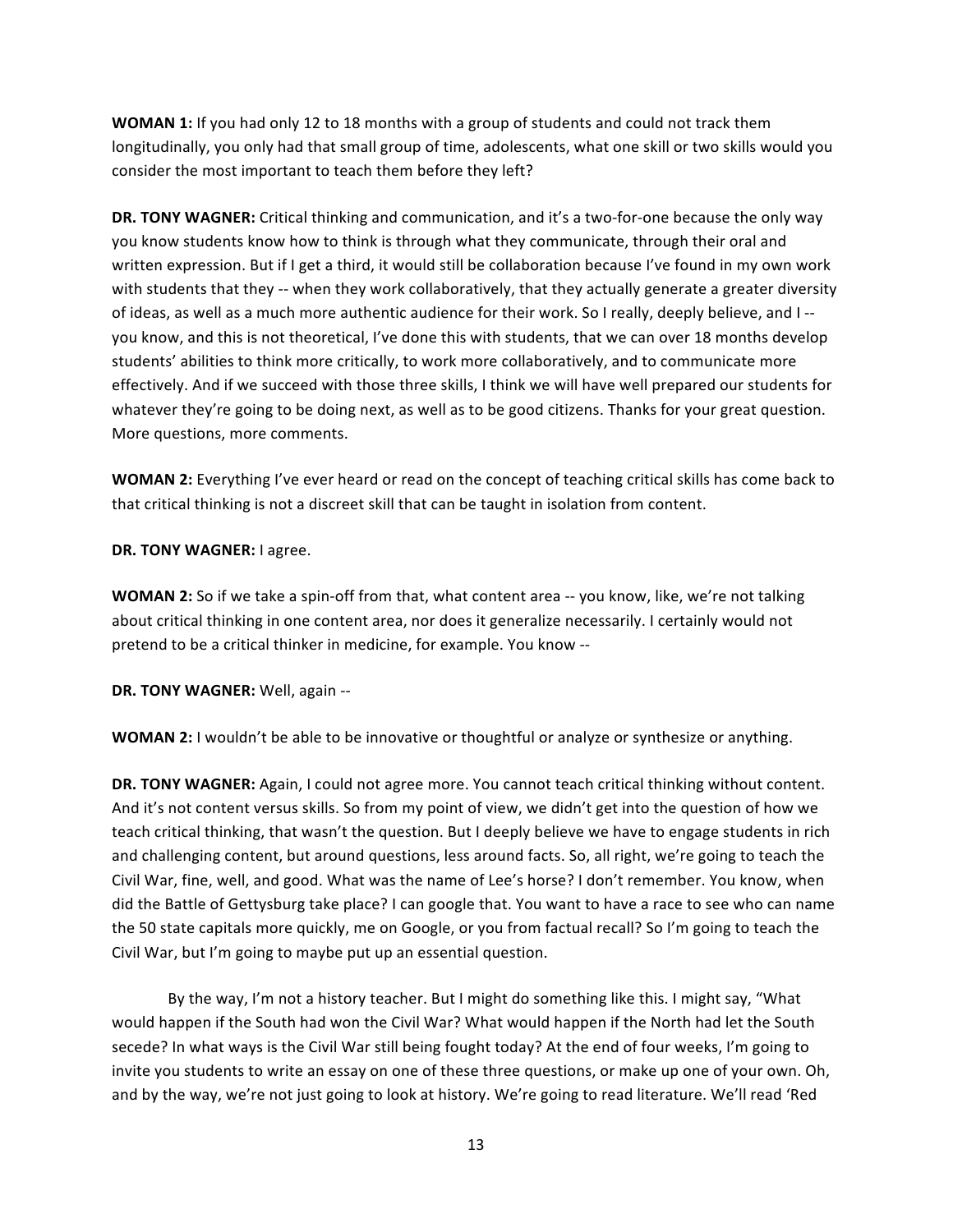Badge of Courage.' We'll listen to some of the music of the era, we'll look at some of the art and early photographs of the era." So, in other words, it's not just content versus skill. It's how we think about the content, how we incorporate the content, how we make it come alive for our students, that matters. That's what's going to teach critical thinking. Oh, and by the way, I would respectfully disagree with you about the medicine example. All of us are going to be consumers of medicine. All of us need to know how to ask tough questions of our providers. All of us as citizens need to be able to ask important questions about the essential issues of our era. And that comes through regular practice of questionasking, and by example. More questions, please. Is somebody with -- oh, yeah, Dennis. Then there's a hand here too, Dennis.

**WOMAN 3:** Okay, I just have a quick question. If we are teaching to these new skills, the thinking, the critical thinking, et cetera, and -- I guess how and when or will our accountability to the state change? Because right now that's not what we seem to be accountable for.

**DR. TONY WAGNER:** You're absolutely right and I think it's going to change within 5 to 7 years. Right now, I think 44 states are participating in consortia to develop next-generation tests and assessments. And as I mentioned, this is also happening internationally, the PISA tests, and so on. But I don't think we can or should wait, and that's really the point. I promise you that if we start really engaging students with rich, challenging, and interesting content, and teach them to ask great questions and to think about evidence and about cause-and-effect and possibility and perspective and so on, if we do that as a matter of habit, every day in every class, we will do okay with current accountability measures. Now there's still a problem because they're incenting the wrong kind of teaching.

Too many people believe, you know, we have to teach to the test. But, in fact, we will better prepare students by giving them a conceptual -- here's the problem. When we teach to the test, it's like giving kids a box of Christmas tree ornaments and no tree to hang them on. We're giving them bunches o'facts, right, with no conceptual understanding. Whereas if you go deeply and develop a conceptual understanding of an era, a discipline, whatever, students may not know all the facts, but they know enough to be able to eliminate at least two of the four multiple-choice answers because they know how to think, they know how to read critically. So they will invariably out-perform students who simply have memorized facts and then forgotten them the minute they've memorized them.

**WOMAN 4:** My question is about the School of the Future. Have you heard about that curriculum? Because everything that I have heard so far is very much, you know, aligned to the soft skills of collaboration and the critical thinking through really using and analyzing information. And how familiar are you with that --

**DR. TONY WAGNER:** That's the one in Philadelphia that was sponsored by Microsoft, right?

**WOMAN 4:** Yeah, that was the one. But also, what I would like you to really look is at that, you know, from the perspective of the philosophical piece, not just --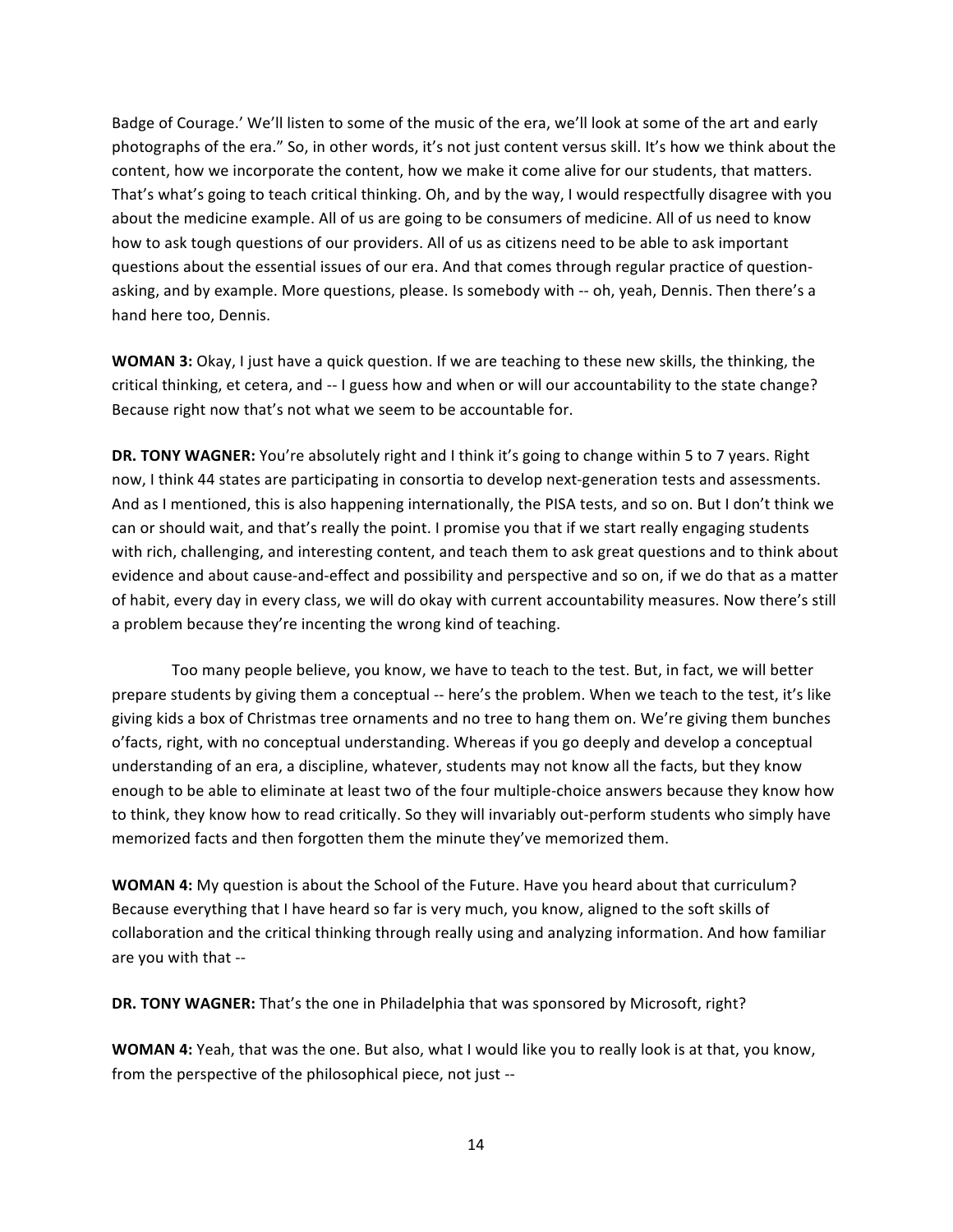**DR. TONY WAGNER:** What's exciting today, right now, is that I can take you to hundreds of schools around the country, if not thousands, that have been intentionally developed in recent years to teach these skills. When I gave that list -- where's my clicker? Put a slide back. When I gave you the list of the new education system -- let's see if I can get it back quickly. I'm sorry I'm a little slow here, but -- this one. This is not hypothetical. I profile three schools in the last chapter of my recent book, "The Global" Achievement Gap," which are organized by these principles. The School of the Future is organized by those principles. High-tech High, New-tech High, there are hundreds of schools. And apropos the whole question of accountability, the governor of Indiana was so taken by one of these school models, Newtech High, he's trying to put one in every single district in the entire state of Indiana. And it's -- so it's that bottom-up effort by you, edupreneurs, if you'll pardon my phrase. I know that's a little hard to translate in sign language. Edupreneur is an educational entrepreneur. It's the edupreneurs in our world who are creating these schools as existence proofs, as models of the schools of the future today, not tomorrow. Thank you for your question.

**MAN 1:** Good morning. Like most public school employees in Pennsylvania, I belong to a teachers union. What do you see as the role of unions in the transformation process?

**DR. TONY WAGNER:** All right, how many of you have seen "Waiting for Superman"? Raise your hands. How many who intend to see it, raise your hands. I don't see enough hands. Everybody needs to see that movie because it's a movie that defines the education problem for the public, for parents, for policy-makers in ways that I find very disturbing. I'll get around to answering your question. But "Waiting for Superman" does a brilliant job of portraying kind of the aspirations of under-served students and their parents, brilliant job at that, and creates urgency around that. But lays the blame for our under-performance very squarely on teachers unions and says the answer is charter schools. Now I'm -- I was an NEA building rep. I think there's a role and a place for unions. I do not, however, think there's a role and a place anymore for tenure. I simply don't see it.

I quit a tenure -- I've quite two tenure-track jobs, one tenure job. I had a tenure job as a high school teacher, I quit it. I was tenure-track in the university, I quit it. All of the incentives to become tenured at the university level I think are wrong. I deeply believe we're going to have to get into the practice of thinking critically about our work, and some of the best union leaders understand that. They understand that we have to reinvent our profession. Finland, that highest performing country in the world by any education standard, and far more heterogeneous than those people realize, with 45 languages spoken in Helsinki schools, Finland has one of the strongest teacher unions in the world, and yet is the highest performing education system in the world. Also has a shorter school day, students do less homework, they start school at the age of seven.

By the way, I mention Finland because I was invited there this spring and I'm collaborating with Robert Compton, who made the video "Two Million Minutes" on a documentary, a full-length documentary, about the Finnish education system that'll be released next month. There'll be information on my website about that. So I don't think it's unions per se. We have good unions, we have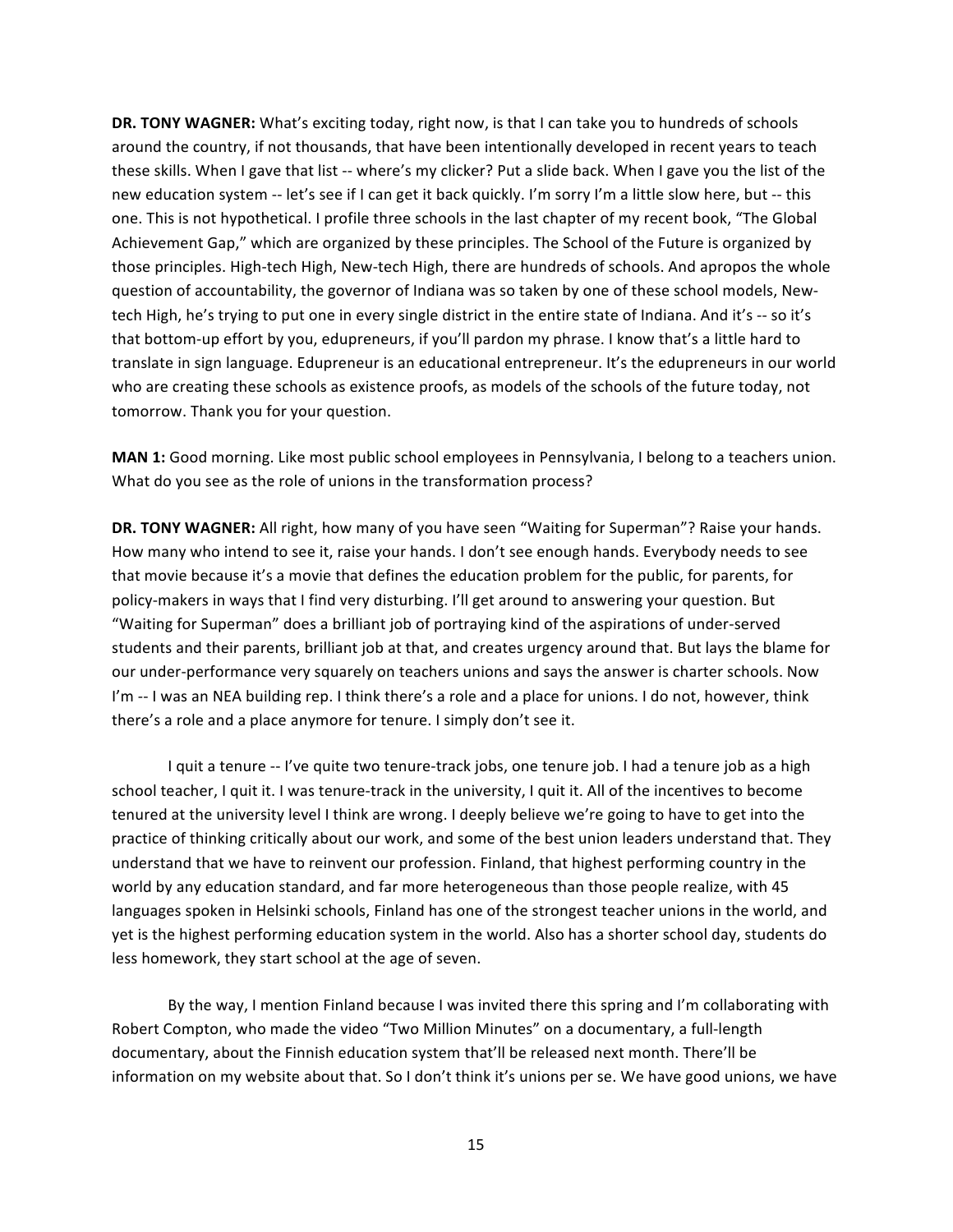bad unions. It is how we think about our profession and our professional associations, and what we ask them to advocate for, that matters. Thank you. More questions, comments.

**WOMAN 5:** Hi, thank you for your presentation. I am a parent of a child with Asperger's Syndrome and so your analysis, or the seven survival skills that included critical thinking and problem solving, as well as curiosity and imagination, those being including in that list is exciting for me because my child is a problem-solver. He has high math and science skills, very high, and also has a tremendous ability to draw and have imagination. So, I guess my question for you, though, is this. In the team, or teambuilding type thing, the element of coaching and all that sort of arena in the public school system, it's really hard to build a team that works with a child with autism, with the -- I'm choosing my words very carefully because I know there's a lot of educators in here. [audience laughing].

**DR. TONY WAGNER:** You're a parent, you're an educator too.

**WOMAN 5:** I know, I know, but I don't want to --

**DR. TONY WAGNER:** I understand. You're among friends. You can just say it.

WOMAN 5: Okay. With the lack of education of the educational system about children with autism at this point, the fact that these kids are so thinking-oriented, okay, but in an arena that's so different than a lot of the other kids that they work with on a regular basis, their thinking level is just so different, yet so precious because they are the inventors of so many of these great gadgets that everybody's walking around with. They are the inventors of a lot of the processes that change the way we live. And there's so much evidence, research-based evidence that says that, okay? But yet, as a parent, I go in and speak to that and they look at me as though I'm insane.

So what is your evidence to a parent like myself and to the educators that are sitting here on how do we address those issues for those kids because none of this really speaks to that? You want to say, okay, get these kids some, you know, great oral communications. That may never happen for a kid with autism. All this sounds great until you throw in that special-needs child.

DR. TONY WAGNER: Right, I understand, yeah. I think we have to embrace the idea of every student having differences. Every student is different. Every student has his or her own uniqueness. And I think the education system historically has been a kind of conveyor belt and an assembly line that tries to diminish or eliminate differences, and create a standardized product. And I think that it does enormous harm to most students. Some manage to slough it off and get by. Many do not.

Have any of you seen the movie, the recent movie, "The King's Speech"? Raise your hands. It's a fascinating story about difference and it's a wonderful story about a teacher, not certified, not an expert, an unconventional, highly innovative teacher who helps this would-be king overcome a speech impediment and embrace his difference. So I think, ultimately, the challenge for all of us as educators, and I realize there's huge constraints in terms of time, most of all, but ultimately I deeply believe,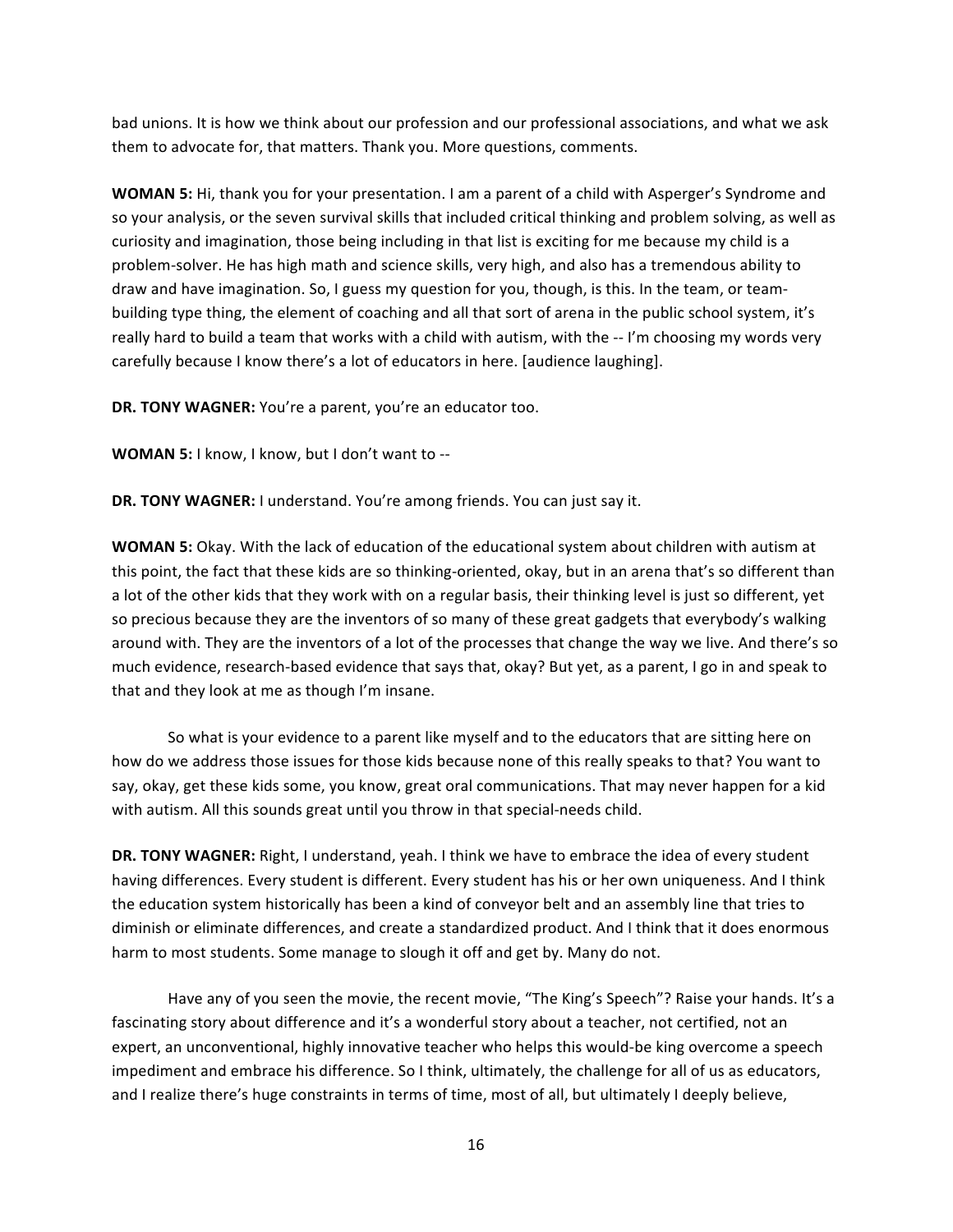especially with students who are in some ways challenged behaviorally or whatever, helping them find their uniqueness, helping them find what they're good at, helping them find and develop and discover their passion is our most important job. Because if they're able to develop their passion with awareness, awareness that they also have weaknesses that they need to be constantly working on, put the two together, embrace and develop your passion, your special interest on the one hand, and on the other hand be self-reflective and know that you have things you're going to have to get better at and work on, that's the greatest gift I believe we can give any of our students. Other questions or comments. Yeah.

**WOMAN 6:** I'm currently attending a graduate program to retain my Master's and one of the gripes, I should say, of a lot of the instructors are the undergrads want to know every single detail of an assignment. They want to know --

**DR. TONY WAGNER:** What do they have to do to get an A? Just tell me what I do to get an A. I don't want to learn, I just want to get an A.

**WOMAN 6:** And at the graduate level they're like, we just -- go find an article, write about it, review it, and do it on your own. They're not giving you an amount, they're not giving anything. So I think one of the things to think about is not think of this as a transformational, we're going to go from here to there. Do it just in small steps. Ask them, you know, once a month, once a week even, write about something that you're interested in just so they get that critical thinking. They can still memorize, you know, parts of what they need to memorize, but also just get that idea of thinking. And from our local schools, I know the senior projects, they give them a list, okay, here's the -- and it's ridiculous, like they should be able to come up with something that they want to do instead of this is something they have to do and these are the guidelines, these are the requirements. And also, you know, go back to teaching ethics because that's what I'm learning now as a graduate, going, this is ridiculous, we should have had the ethics back in kindergarten.

**DR. TONY WAGNER:** Well said. I agree on every count, absolutely. The best schools that I've seen have a culminating project as a part of every single class. So, at the end of every semester and every class, students have to do something with the content they've been learning in some kind of project or performance. And if they get in the habit of doing that, then when they get to a senior project, they're going to -- you know, you have to get out of their way. They're going to be so excited to have opportunities to do things. So thank you. I couldn't agree with you more. Time for a couple more questions if my voice holds up. Yeah.

**WOMAN 7:** First of all, thank you for your words. I look forward to not only seeing some drastic changes in K-12, but to see them at the college level would be wonderful as well.

**DR. TONY WAGNER:** It's a K-16 problem. I couldn't agree more.

**WOMAN 7:** But my question is, I think that sometimes it's easier to create that sense of urgency for change in districts where there are a large number of students who are not being served well. Do you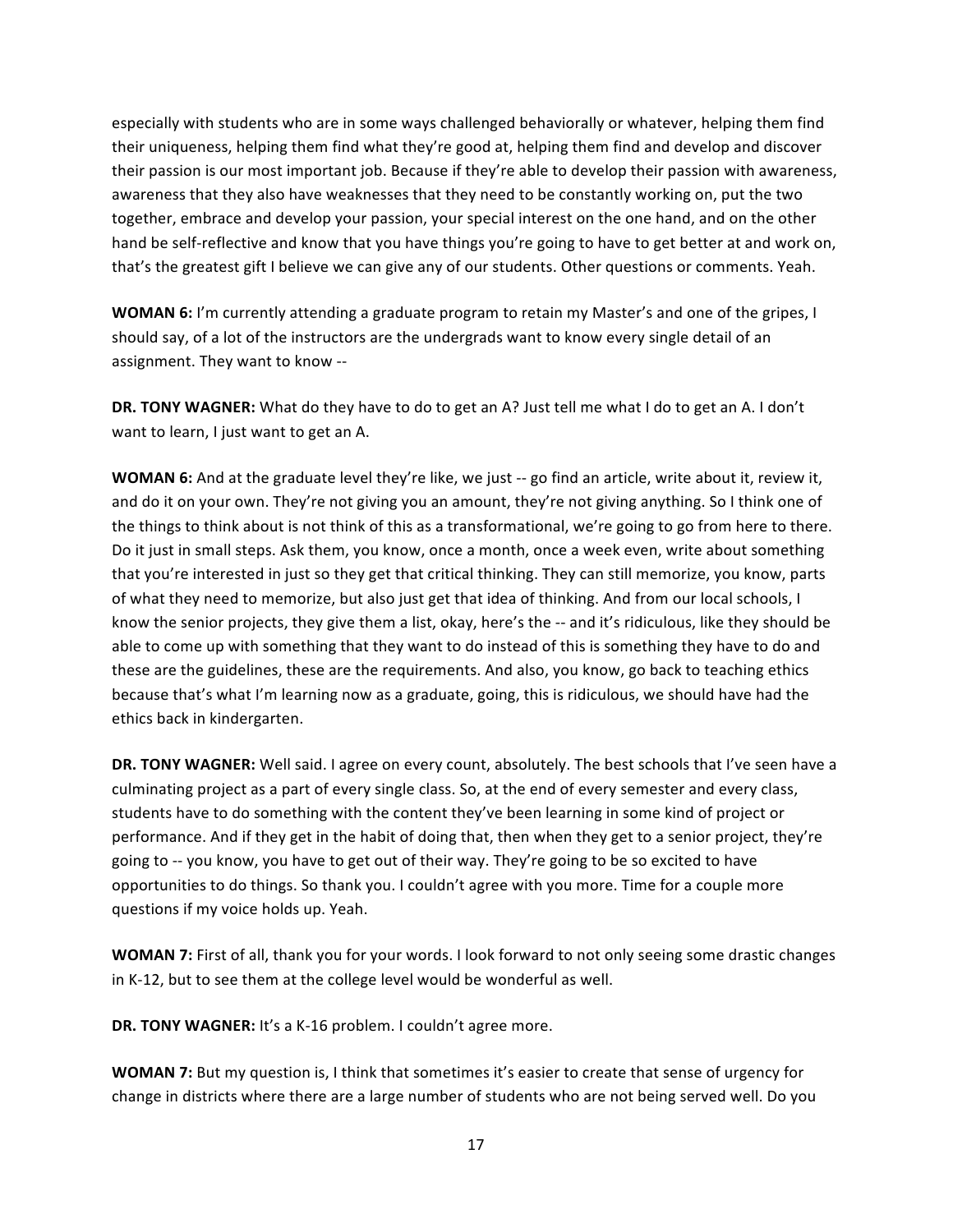have any suggestions for those school districts who are, by the standardized test scores, doing very well, where really there's a tremendous resistance to change by pretty much all of the players in the system, including parents and students.

**DR. TONY WAGNER:** Yeah, if it ain't broke, don't fix it, you know. You know, it's actually quite interesting. I'm seeing a growing interest on the part of some of the highest performing districts to reassess and reevaluate because many of their parents understand that it's not just about getting into a name-brand college anymore. It's about having skills. A lot of them begin -- I don't mean to be touting my book, but a lot of them -- parent groups or community groups. One district bought 5,000 copies of my book and put it in every library and started a community read. So I see a lot of interest in that.

Fundamentally, though, what -- a strategy that I believe can really accelerate that is to go out and do focus groups with recent graduates from those districts, students who are two to four years out, not first-year graduates because they'll all tell you how wonderful you are, but ones who've been out in the world a little bit, and ask them in what ways they were most well-prepared, what ways they were least well-prepared, what their advice would be for teachers and parents, and videotape those focus groups and bring them back. Bringing the student voice into the conversation, from my point of view, is one of the single most important strategies we can use to create urgency.

And on my website there's actually an example of a focus group like that that I videotaped for a school district. And I find consistently, when adults hear kids talk about all of the ways in which they were bored in school, unengaged even though they got A's, even though they got into a good school, how they were fundamentally, at best, unengaged, and at worst, ignored, it begins to create a very different conversation. I saw a hand back here, yeah. Excuse me.

MAN 2: Good morning and thank you for your presentation. From your experience, looking at the international educational systems and knowing that in America we educate all children, you know, from a young age, how do you reconcile the approaches or the accomplishments in American schools, where we educate all, to overseas schools, where there are different tracking levels and, you know, and different traditions that are set up there? And I was just wondering how your seven skills for survival in the 21<sup>st</sup> century, you know, is that based on the business world's interests and the higher education's expectations, or is that something that you got from overseas, or just a collection of?

**DR. TONY WAGNER:** Two great questions, second question first. What I found was an extraordinary level of consensus that I did not expect among leaders, business, community, academic, military leaders, about the skills that matter most. They emerged from a wide range of interviews over a period of a year and a half. And interviews I've done for this new book, and as well as speaking engagements, have only confirmed those findings. What I hear over and over again is, you nailed it, you got it right, in terms of the seven skills. So it emerged from leadership interviews, and then in talking with audiences like this, a strong degrees of agreement. So I didn't go into my research thinking, "Oh, well, there's a bunch of skills and I'll just get people to confirm that." They emerged completely and organically out of the interview process, and then confirmed by a lot of the literature as well.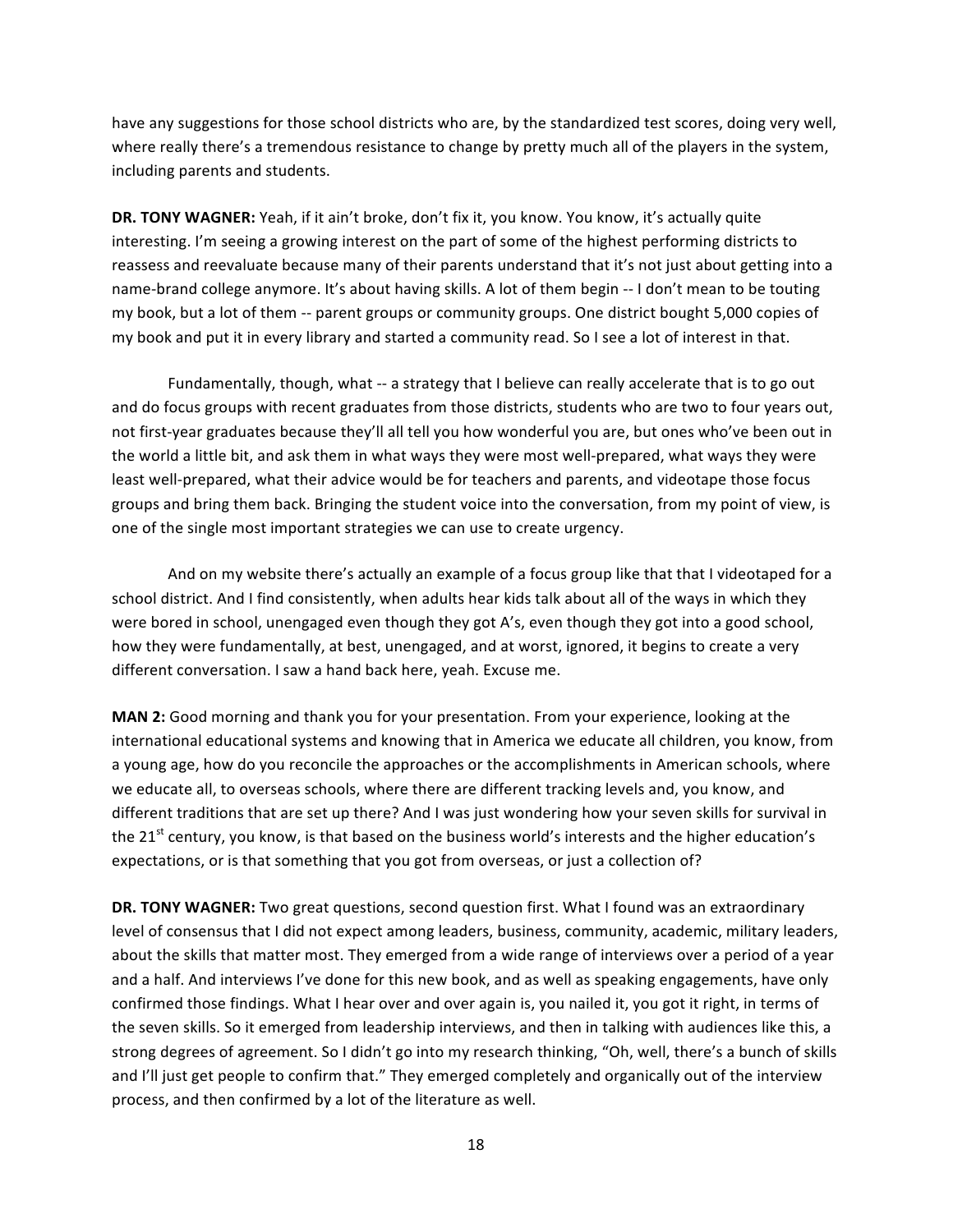To your first question, you know, what's fascinating about Finland, when they began the transformation of their education system 40 years ago, they were an under-performing system and they had an economy based on one product, chopping down trees, which they figured was kind of a dead end. And they knew that they were going to have to transform their education system to create a vibrant 21<sup>st</sup> century economy and society. The first thing they did was create a comprehensive education system for every student and eliminate tracking. You see, we say we educate every kid, but we educate every kid in different tracks. And that's not the same. Finland eliminated tracking, has no tracking. But having said that, kids have a choice. When they get to upper-secondary, they can either go to technical vocational high school or to more academic high school. Both lead to post-secondary, which is 100% paid for by the government. And kids cross over.

Frequently the programs are in the same schools and they cross over. So it is true that some places, you know, Singapore is not representative of all of China, nor is Hong Kong, nor is Macau. There are elite kids educated in elite ways. But there are examples of countries that are really educating every single student. Finland will be 20% immigrant population in the next 8 to 10 years, already rapidly growing. And they're educating every single student to the same high standard because they know, as a small country, they cannot afford to leave a single child behind. They need every young person to be a vibrant, participating member of their society. Denmark, Sweden, the same, every kid to the same standard. Question here. One or two more questions, then we need to stop.

**MAN 3:** How do you see the transformational material that you've been presenting relate to the large numbers of students in our country that just have difficulty reading or are living -- or their group, their home group is not very interested in education, and within the context of the financial difficulties and time difficulties that almost all schools in this country face?

DR. TONY WAGNER: Yeah. This gets back to fundamentally issues of race and class. There was a wonderful, provocative article that was the cover article of the New York Sunday Times Magazine about 2 % years ago on what is the best research that we have about the achievement gap. And one of the stunning pieces of data that came out was that the vocabulary of kids from under-served populations, how many words they've heard by the age of five versus middle class populations, directly related to literacy. Also the motivational and the punitive language versus encouraging language, and so on. What we know is that every single student can perform at high levels and become literate, but that some students will need more time and more resources. The schools that succeed with under-served students, disadvantaged students, have a longer school day and a longer school year.

How many of you have read "The Outliers" by Gladwell? Raise your hands He's cites fascinating research that shows that the major factor in the achievement gap is what happens to kids over the summer. Kids from disadvantaged communities are set back months because of what does not happen for them and with them over the summer. Kids from middle class communities are accelerated because of all their summer enrichment stuff. So we're going to have to find ways to ensure that all students receive the kinds of additional time and supports they need to be able to achieve at high levels. The KIPP schools of the world have figured that out. They know how to do that. Last question. We done?